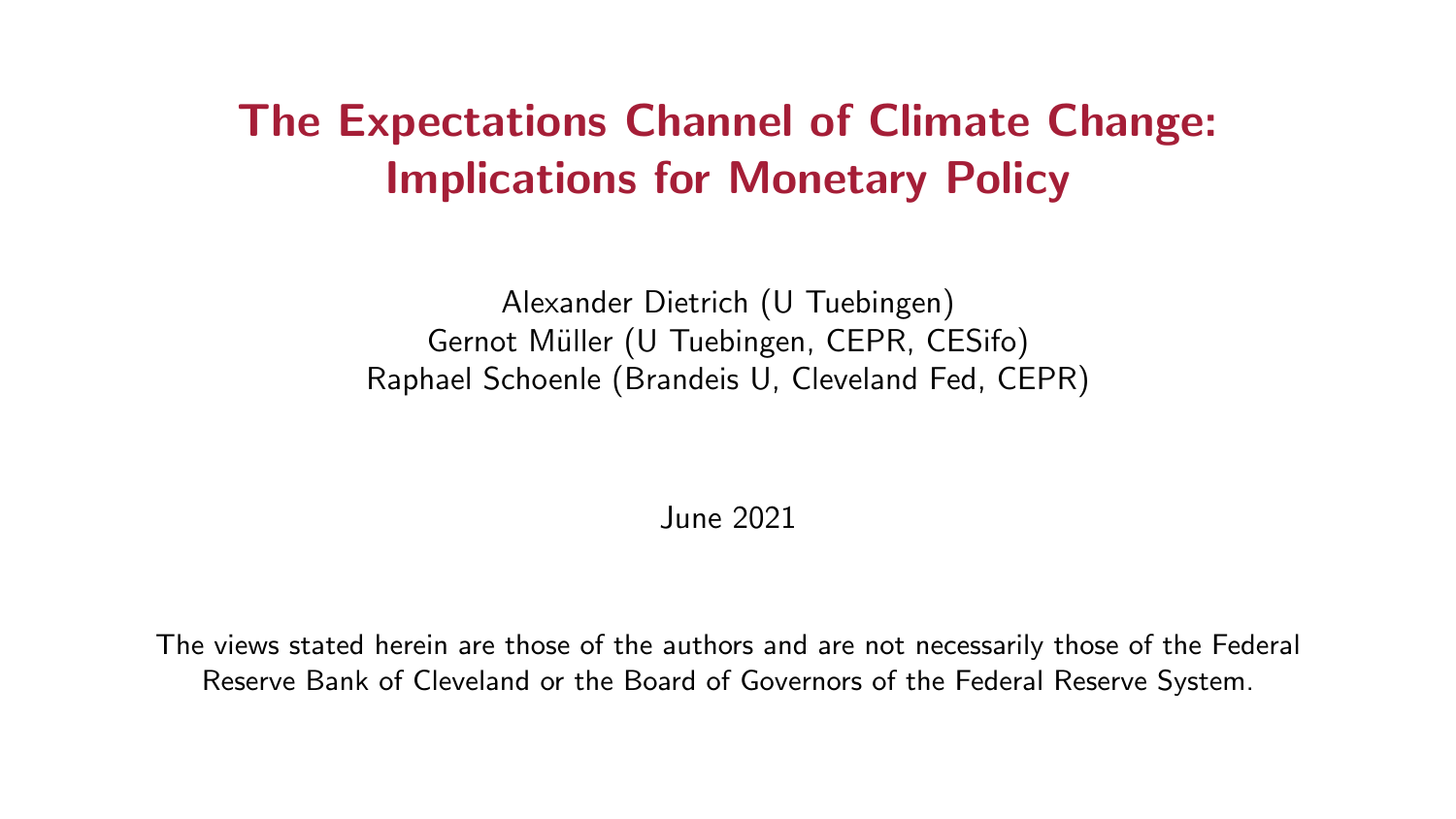### <span id="page-1-0"></span>Introduction

Emerging consensus: climate change is key challenge for monetary policy

- $\blacktriangleright$  "[...] it is vital for monetary policymakers to understand the nature of climate disturbances to the economy, as well as their likely persistence and breadth, in order to respond effectively." — Lael Brainard - FED, November 8, 2019
- $\blacktriangleright$  "I want to explore every avenue available in order to combat climate change." — Christine Lagarde - ECB, July 8, 2020

Much debate about **physical** phenomenon of climate change

- $\triangleright$  Climate change hazards may threaten financial stability
- $\triangleright$  Use monetary policy instruments to combat climate change

This paper: expectations of climate change influence economic activity today

 $\blacktriangleright$  Matters for monetary policy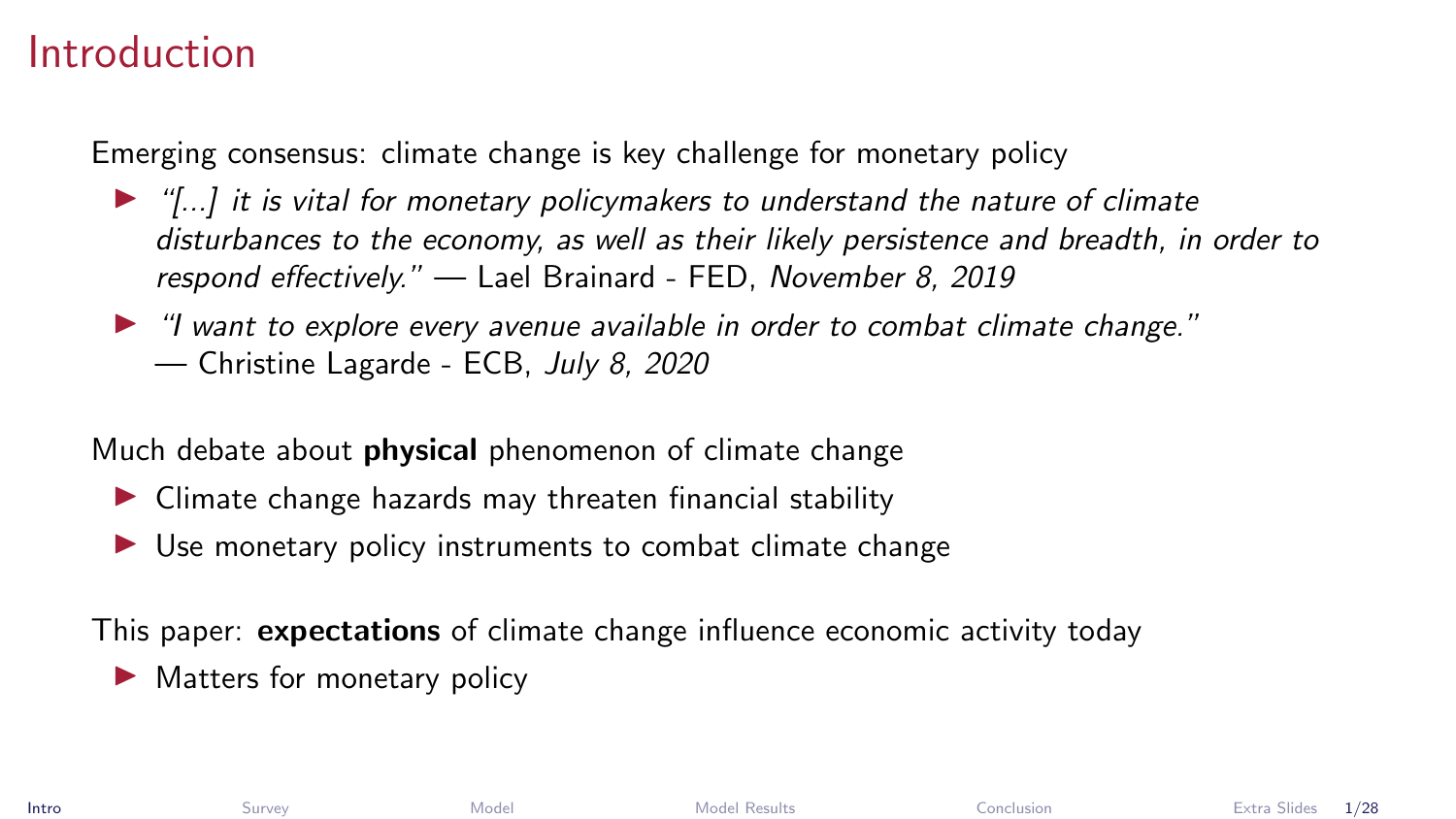# Climate Change Trends



Note: actual costs is sum of natural disaster damages USA (in excess of 1 bn) Source: National Centres for Environmental Information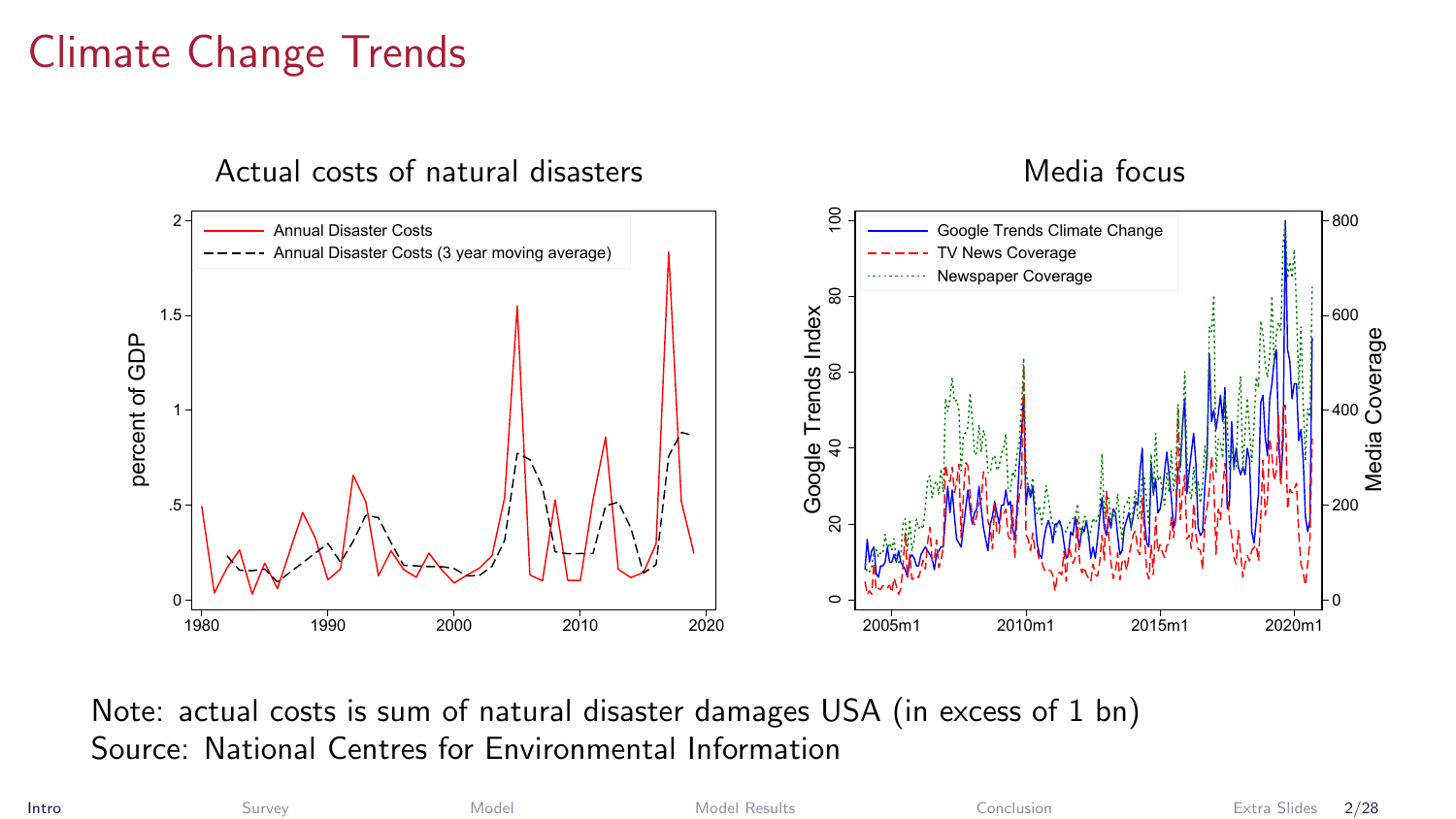# Climate Change and Monetary Policy

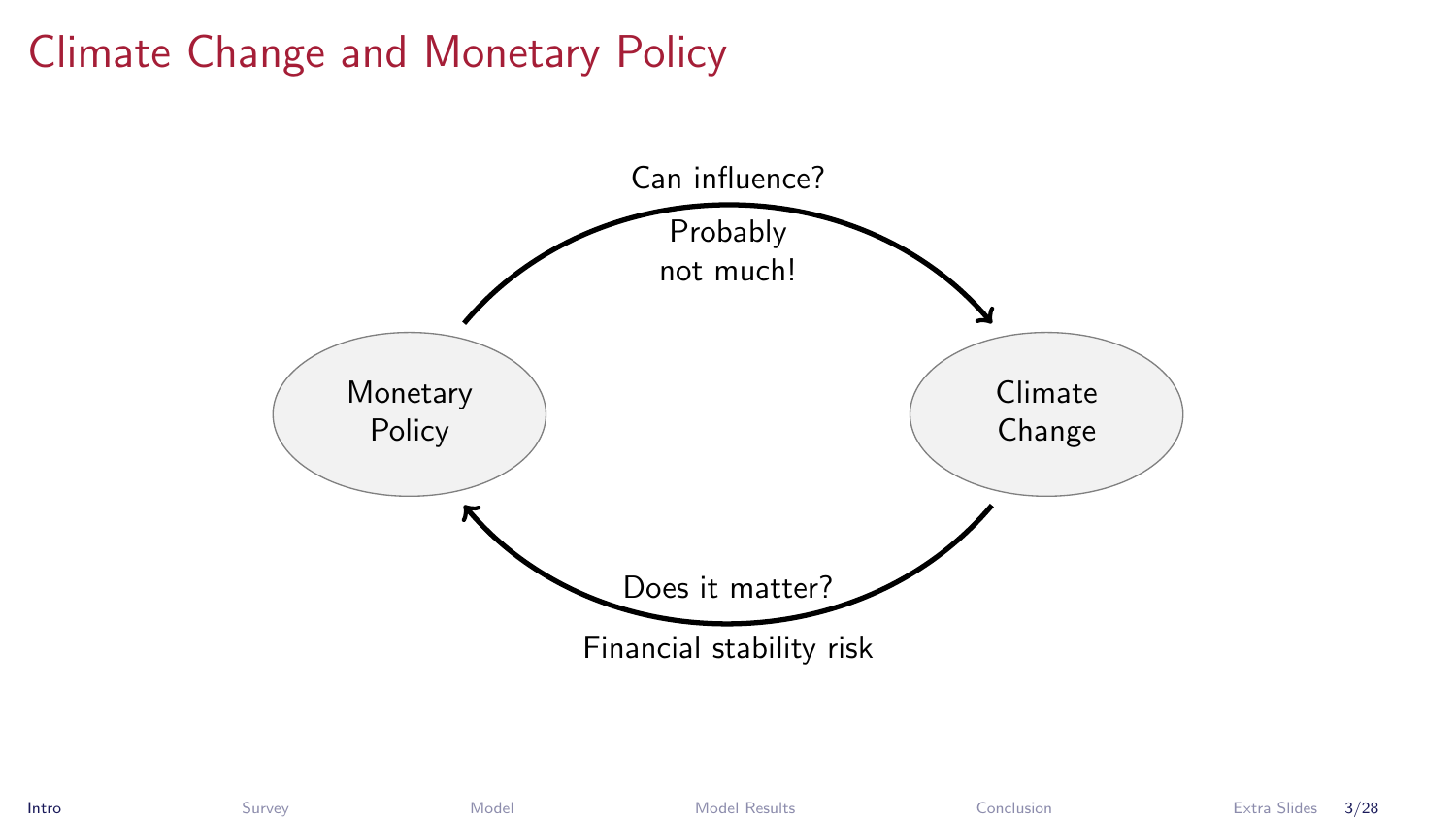# Climate Change and Monetary Policy

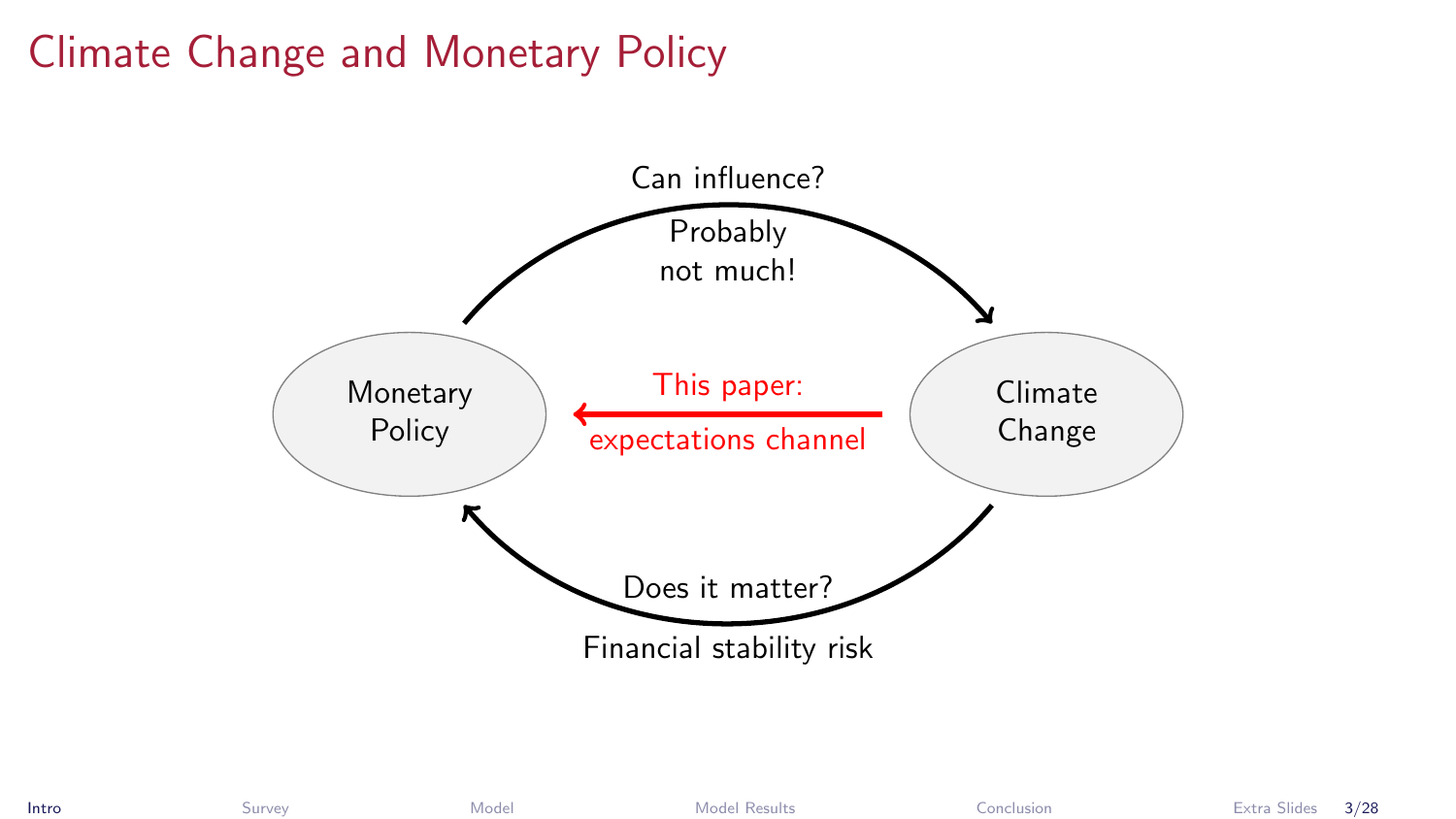## This Paper: Main Results

Survey of U.S. consumers and their climate change expectations

- $\triangleright$  Small, negligible impact of climate change on GDP growth: 0.16 ppts
- In Large prob of large natural disasters within next 12 months (damages of 5% of GDP):  $12\%$
- $\triangleright$  Evidence for salience effects (media consumption/personal experience)

New Keynesian model with rare disasters (Fernandez-Villaverde Levintal 2018)

- $\triangleright$  Climate-change related disaster expectation cuts natural rate in half
- Particularly adverse impact on economy unless accommodated by monetary policy
- But: difficult to achieve at effective lower bound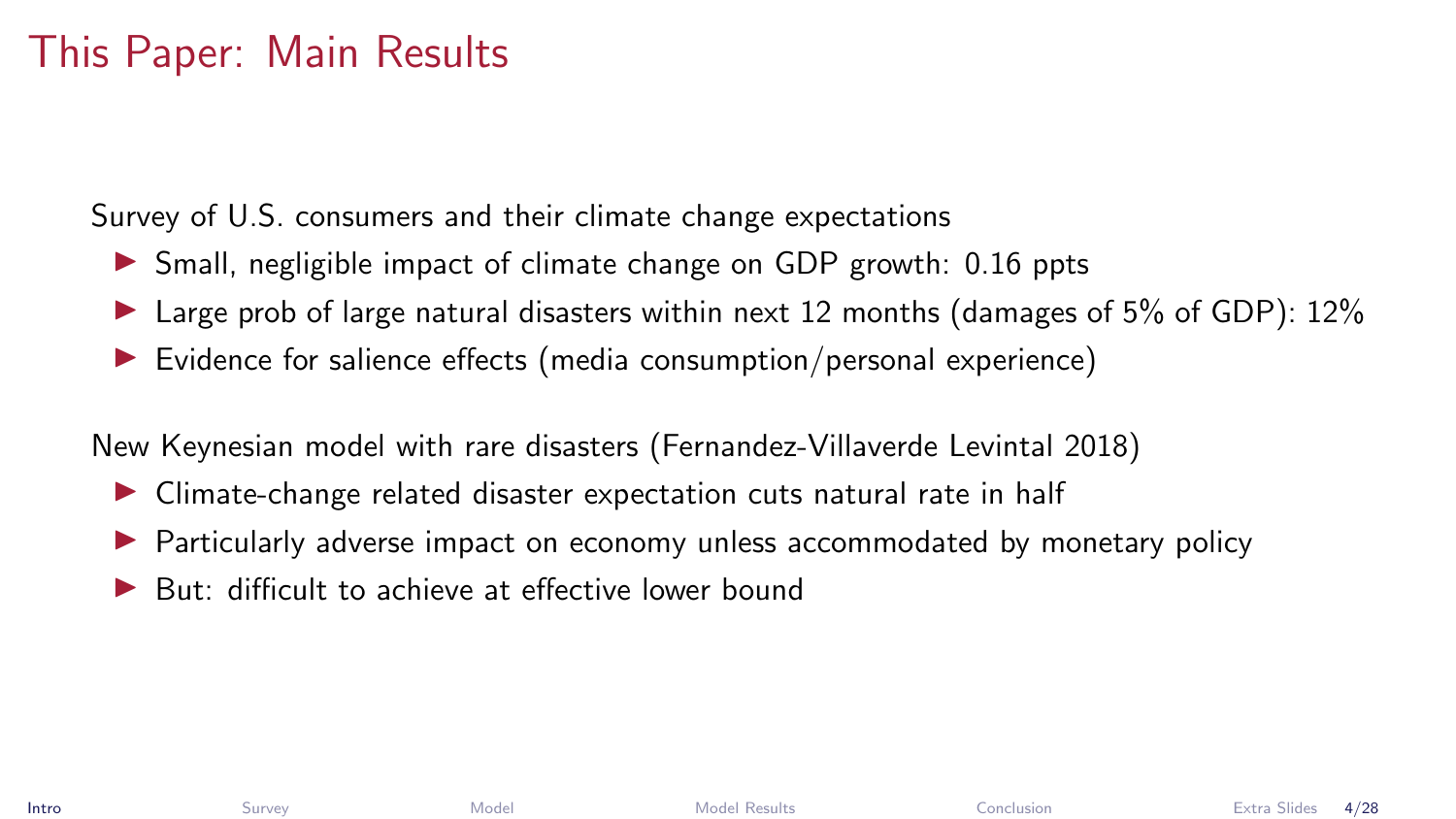# <span id="page-6-0"></span>Our Survey

Extension of Federal Reserve Bank of Cleveland's daily tracking survey

- Representative of U.S. consumers,  $N = 14, 162$ .
- $\blacktriangleright$  Survey weights to adjust for sampling inaccuracy.

Includes regular Cleveland Fed questions (demographics, expectations, media use) plus additional block of questions on effects of climate change

- $\triangleright$  expected distribution of GDP growth, and economic damages due to natural disasters
- $\blacktriangleright$  tail risk probability of natural disaster risk
- $\blacktriangleright$  information treatments

Probability literacy: repeated draws of black/white balls from urn

- $\triangleright$  14/70 draws yield black balls, what is probability that next draw is black too?
- $\triangleright$  44 percent of respondents: probabilities in range of 10-30 percent; high ability group: probability in range  $18 - 22$  percent  $(17%)$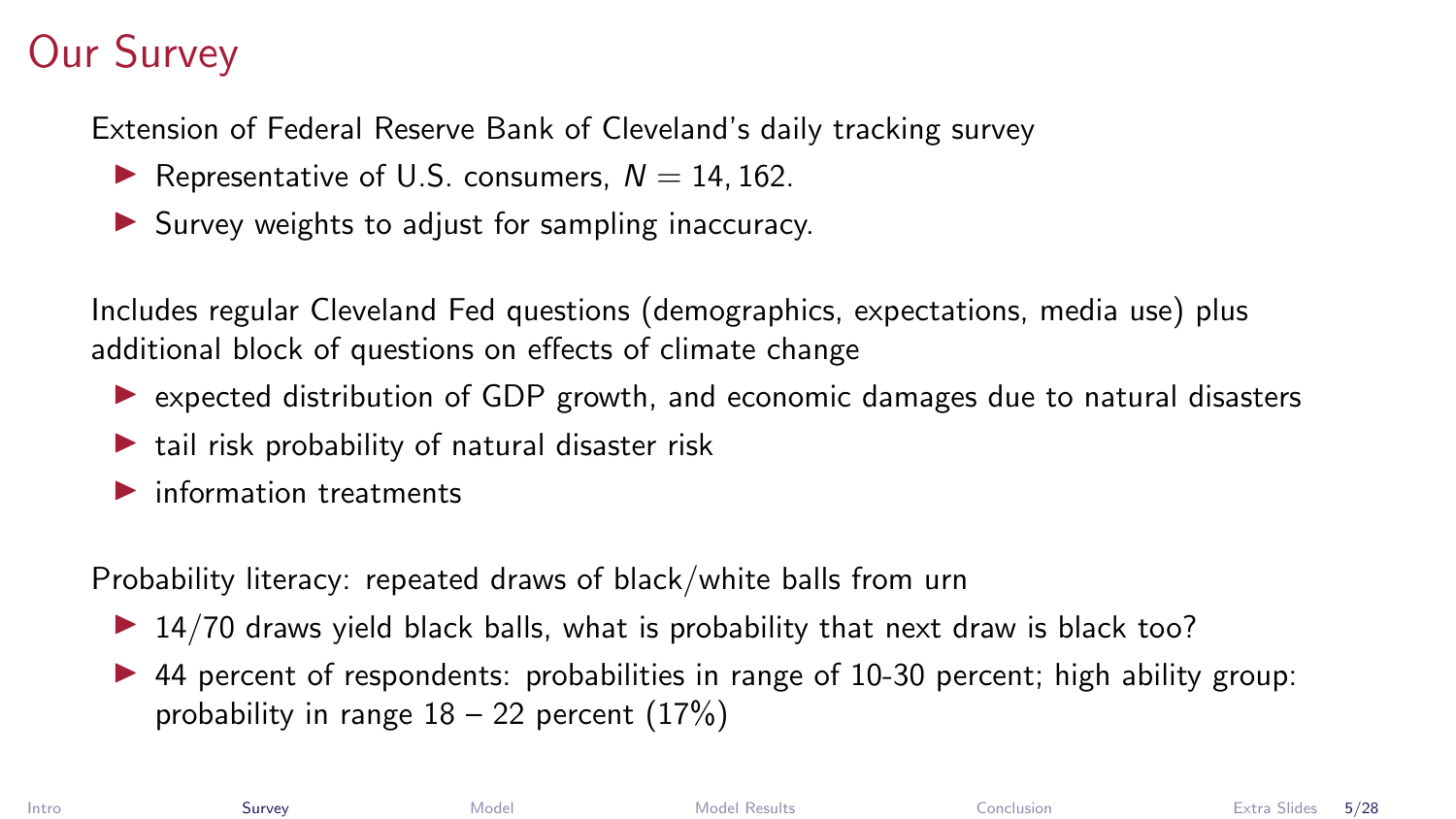# Survey Question: Probability of Large Natural Disaster

"As a result of climate change, the risk of natural disasters (such as hurricanes, tropical cyclones, droughts, wildfires, or flooding) is likely to increase. The economic damage of such disasters may be sizeable. Considering the next 12 months, what do you think is the probability of a large disaster causing damage of about 5 percent of GDP?

The probability of a large disaster will be  $\sim$  percent."

I We also ask about expected GDP growth impact and economic damages over the next 12 months.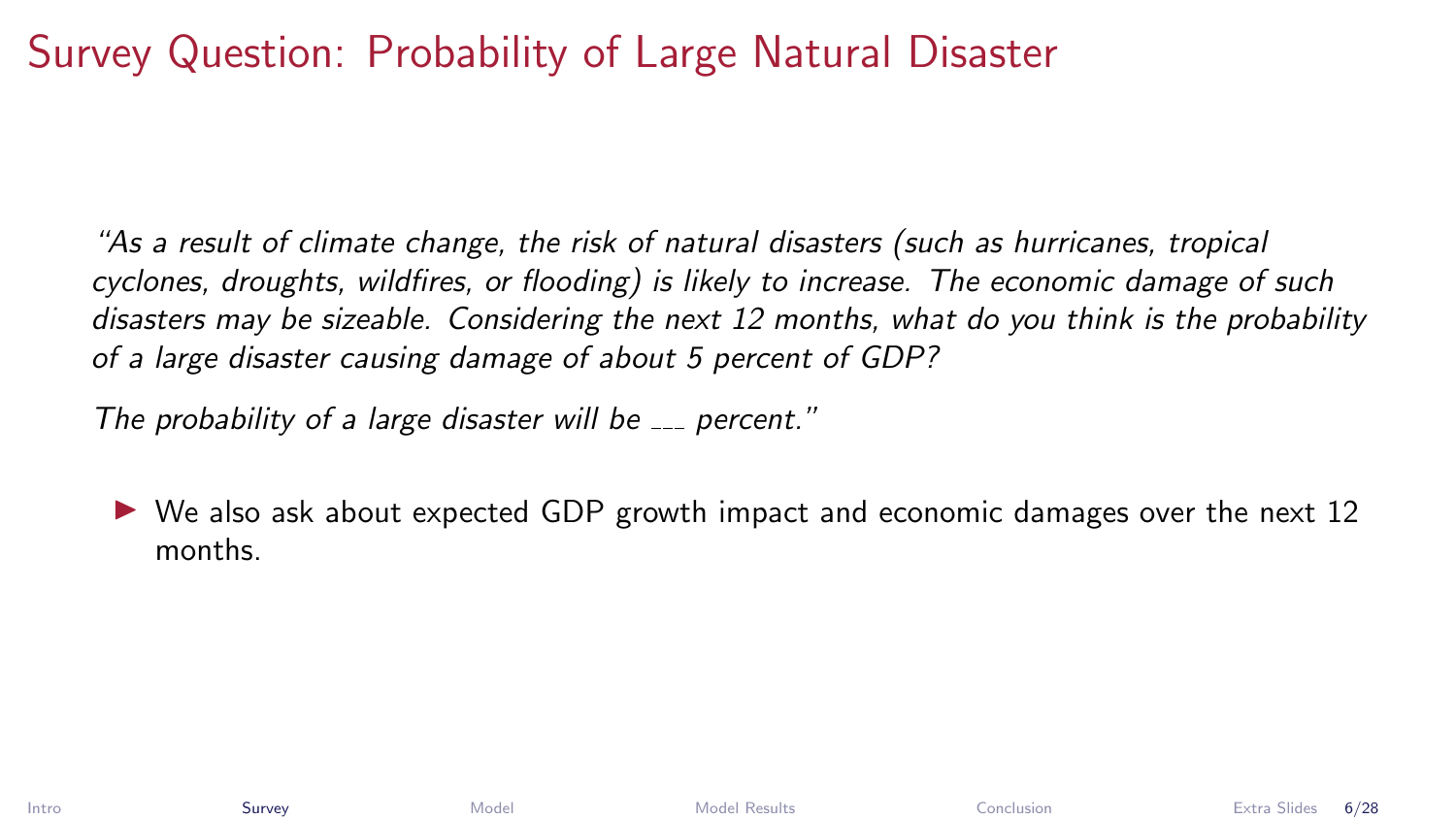### Four Information Treatments

<span id="page-8-0"></span>

| Newspaper treatment (T1)                                  | Extract from an USA Today article summarizing the 2020<br>hurricane season on the east cost and in the gulf region<br>and the wildfires on the west cost. The article links both<br>developments to global warming.                    |
|-----------------------------------------------------------|----------------------------------------------------------------------------------------------------------------------------------------------------------------------------------------------------------------------------------------|
| Historic disaster size (T2)                               | "Over the past 20 years there have been 197 natural dis-<br>asters in the United States, but even the largest caused<br>damages of less than 1% of GDP (Source: National Cen-<br>ters for Environmental Information)."                 |
| Lagarde treatment (T3)                                    | "I think when it comes to climate change, it's everybody's<br>responsibility. Where I stand, where I sit here as head of<br>the European Central Bank, I want to explore every avenue<br>available in order to combat climate change." |
| Historic disaster frequency (T4)<br><b>Full Questions</b> | "Over the past 20 years there have been 197 natural disas-<br>ters in the United States. Two of them caused damage of<br>more than 0.5 percent of GDP (Source: National Center<br>for Environmental Information)."                     |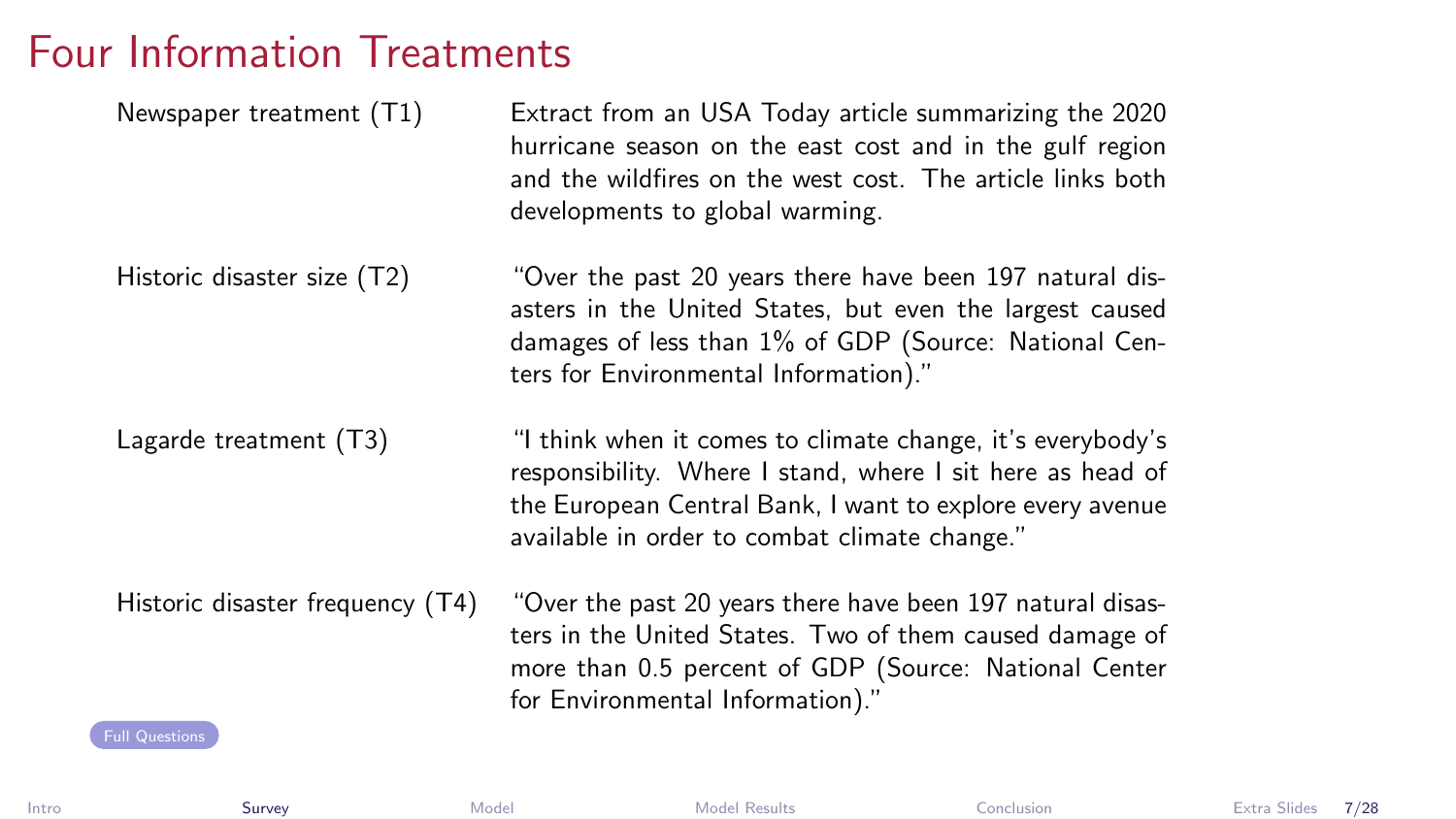# Q1: Expected GDP Growth Impact Over Next 12 Months



 $\blacktriangleright$  Average effect of 0.16pp moderate, but sizeable disagreement (std: 1.24)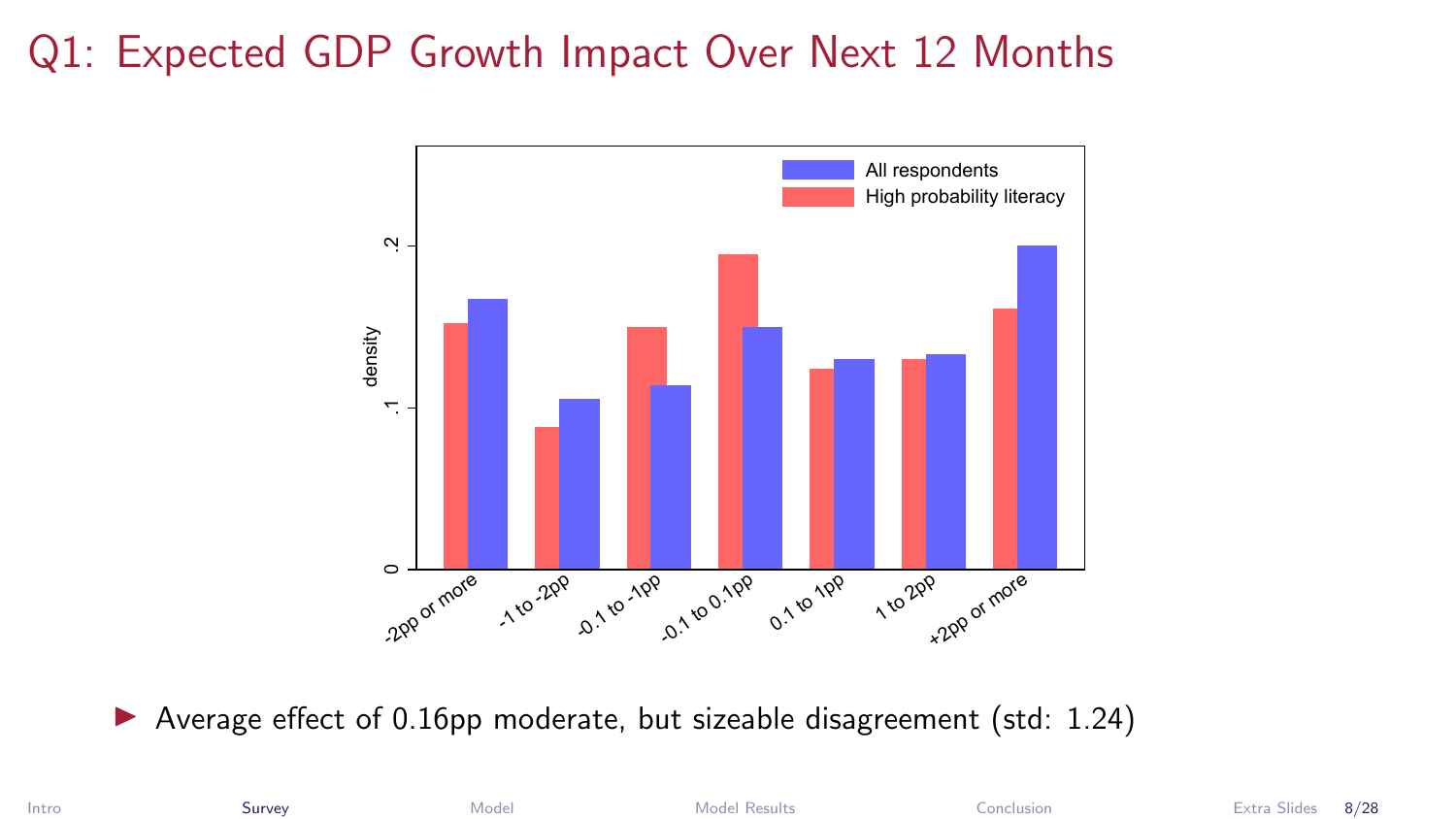## Q2: Economic Damages Over Next 12 Months



- $\blacktriangleright$  Large expected damages of 1.51pp.
- $\blacktriangleright$  Heavy tail: more than 10% expect losses of more than 5%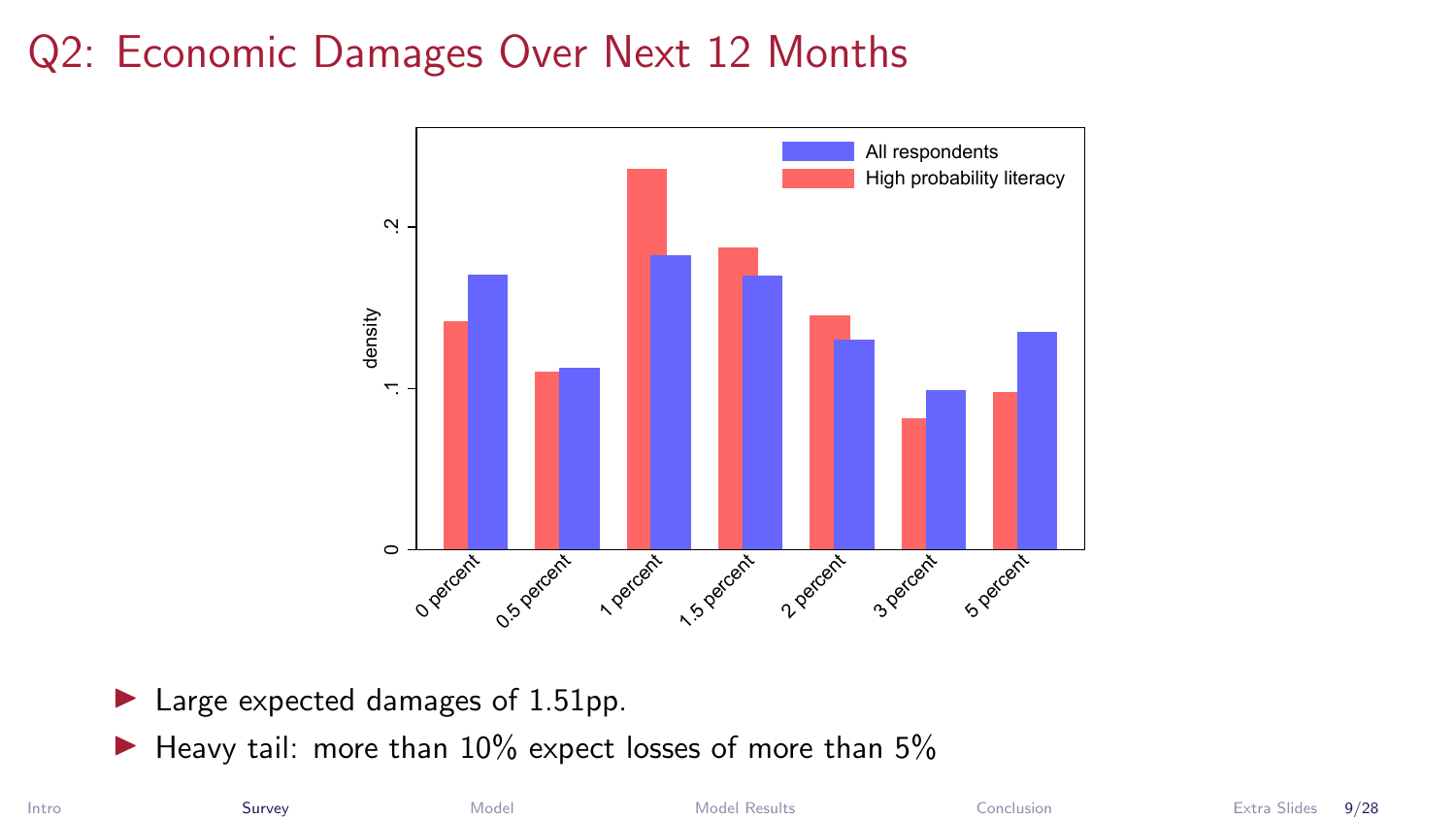## Q3: Expected Probability of Rare Natural Disasters: dist. of responses

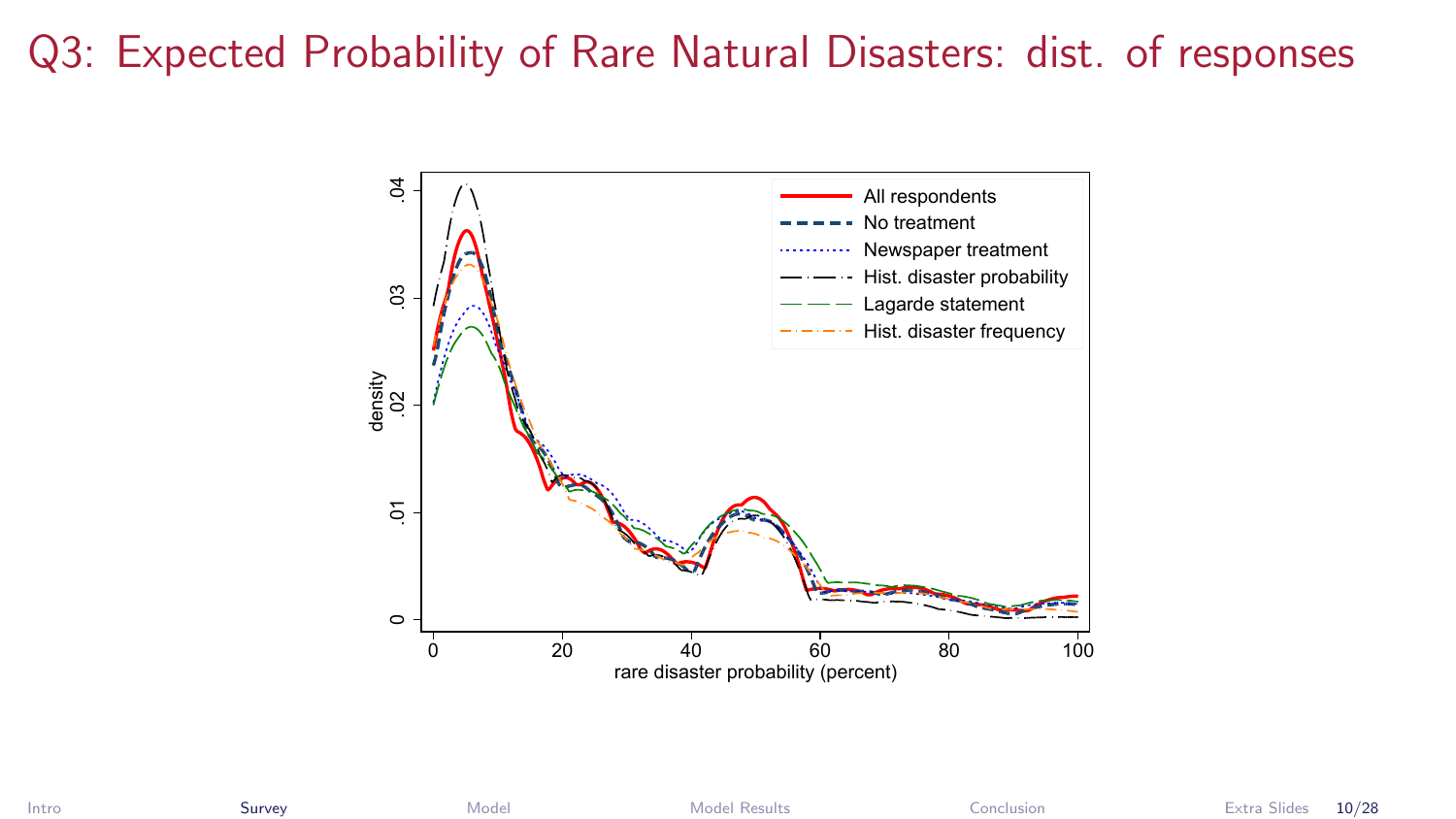## What Is Behind These Responses?

In Likely not measurement error:

- $\triangleright$  Similar responses for high probability literacy respondents
- $\blacktriangleright$  Meaningful variance with socio-economic variables and economic behavior
- $\blacktriangleright$  Salience plays an important role:
	- $\blacktriangleright$  Personal experience
	- $\blacktriangleright$  Media usage
	- $\blacktriangleright$  Policy communication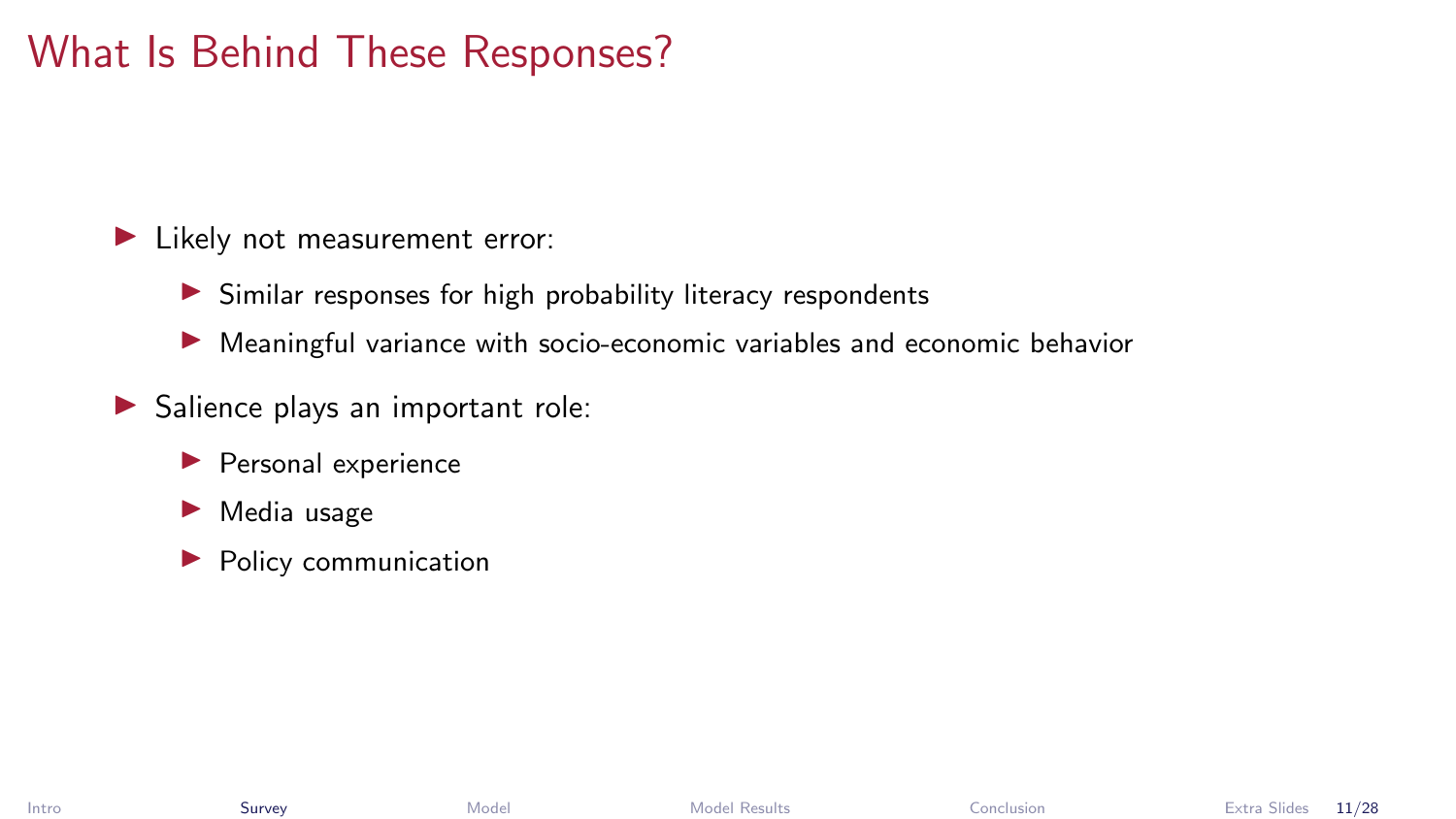# No Difference For High Probability Literacy

| All Respondents                       | Mean      | Median    | Std. Dev. | N    |
|---------------------------------------|-----------|-----------|-----------|------|
| Growth Impact (Question 1)            | $0.16$ pp | $0.00$ pp | $1.24$ pp | 4344 |
| Disaster Costs (Question 2)           | 1.51%     | 1.50%     | $0.81 \%$ | 3228 |
| Disaster Probability (Question 3)     | 23.08 %   | 12.00 %   | 23.76 %   | 3223 |
|                                       |           |           |           |      |
| High Probability Literacy Respondents | Mean      | Median    | Std. Dev. | N    |
| Growth Impact (Question 1)            | $0.11$ pp | $0.00$ pp | $1.18$ pp | 157  |
| Disaster Costs (Question 2)           | $1.51\%$  | 1.50%     | 0.69%     | 151  |
| Disaster Probability (Question 3)     | 20.38 %   | 15.00 %   | 19.13 %   | 363  |

Notes: statistics are weighted using survey weights as well as Huber-robust weights. High probability literacy ability respondents answer a question on probabilities with an error margin of at most 2 percentage points (Q6 in survey appendix).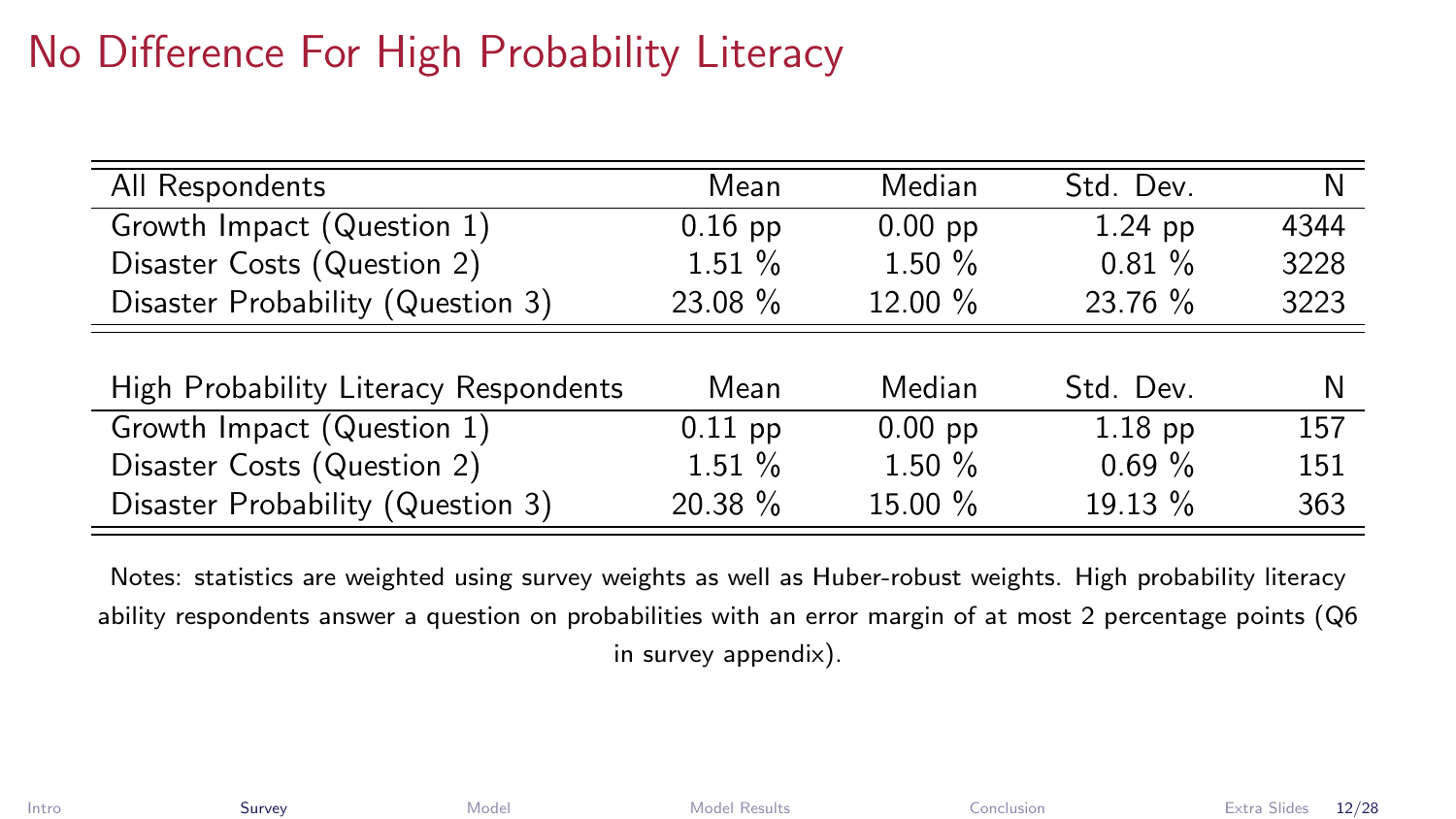## Responses Vary With Socio-Economic Variables In Meaningful Way

|                      | (1)        | (2)        | (3)         | (4)        | (5)            | (6)            |
|----------------------|------------|------------|-------------|------------|----------------|----------------|
|                      | Growth     | Growth     | Damage      | Damage     | Disaster Prob. | Disaster Prob. |
| Female               | 0.00293    | $-0.0100$  | $0.121***$  | $0.119***$ | $3.835***$     | $4.005***$     |
|                      | (0.07)     | $(-0.22)$  | (3.29)      | (3.27)     | (4.46)         | (4.60)         |
| 35 to 44 years       | 0.0291     | 0.0473     | 0.0697      | 0.0609     | 2.078          | $2.581*$       |
|                      | (0.54)     | (0.88)     | (1.43)      | (1.25)     | (1.87)         | (2.27)         |
| 45 to 54 years       | 0.0116     | $-0.0211$  | 0.000592    | $-0.0162$  | $-1.288$       | $-0.993$       |
|                      | (0.18)     | $(-0.32)$  | (0.01)      | $(-0.29)$  | $(-0.97)$      | $(-0.75)$      |
|                      |            |            |             |            |                |                |
| above 55 years       | $0.219***$ | $0.217***$ | $-0.142***$ | $-0.134**$ | 0.234          | 0.602          |
|                      | (4.17)     | (4.10)     | $(-3.39)$   | $(-3.20)$  | (0.22)         | (0.57)         |
| <b>High Educated</b> | $-0.0860$  | $-0.0868$  | 0.0196      | 0.0296     | $-0.658$       | $-0.631$       |
|                      | $(-1.68)$  | $(-1.68)$  | (0.47)      | (0.70)     | $(-0.70)$      | $(-0.67)$      |
| Middle Income        | $-0.0826$  | $-0.0965$  | $-0.116*$   | $-0.108*$  | $-0.518$       | $-0.838$       |
|                      | $(-1.49)$  | $(-1.74)$  | $(-2.53)$   | $(-2.37)$  | $(-0.50)$      | $(-0.80)$      |
| High Income          | $-0.0946$  | $-0.102$   | $-0.0611$   | $-0.0738$  | 0.263          | 0.0417         |
|                      | $(-1.31)$  | $(-1.43)$  | $(-1.05)$   | $(-1.26)$  | (0.21)         | (0.03)         |
| Republican           | $-0.0363$  | $-0.0244$  | $-0.131**$  | $-0.128**$ | $-3.779***$    | $-3.591***$    |
|                      | $(-0.67)$  | $(-0.45)$  | $(-2.96)$   | $(-2.92)$  | $(-3.83)$      | $(-3.61)$      |
| Democrat             | 0.0368     | 0.0574     | $0.209***$  | $0.210***$ | $3.468***$     | $3.756***$     |
|                      | (0.74)     | (1.16)     | (5.08)      | (5.08)     | (3.40)         | (3.65)         |
| State FE             | no         | yes        | no          | yes        | no             | yes            |
| N                    | 4344       | 4344       | 3222        | 3210       | 3223           | 3223           |
| r2                   | 0.00915    | 0.0388     | 0.0549      | 0.0856     | 0.0322         | 0.0629         |

t statistics in parentheses

 $*$  p < 0.05,  $*$  p < 0.01,  $***$  p < 0.001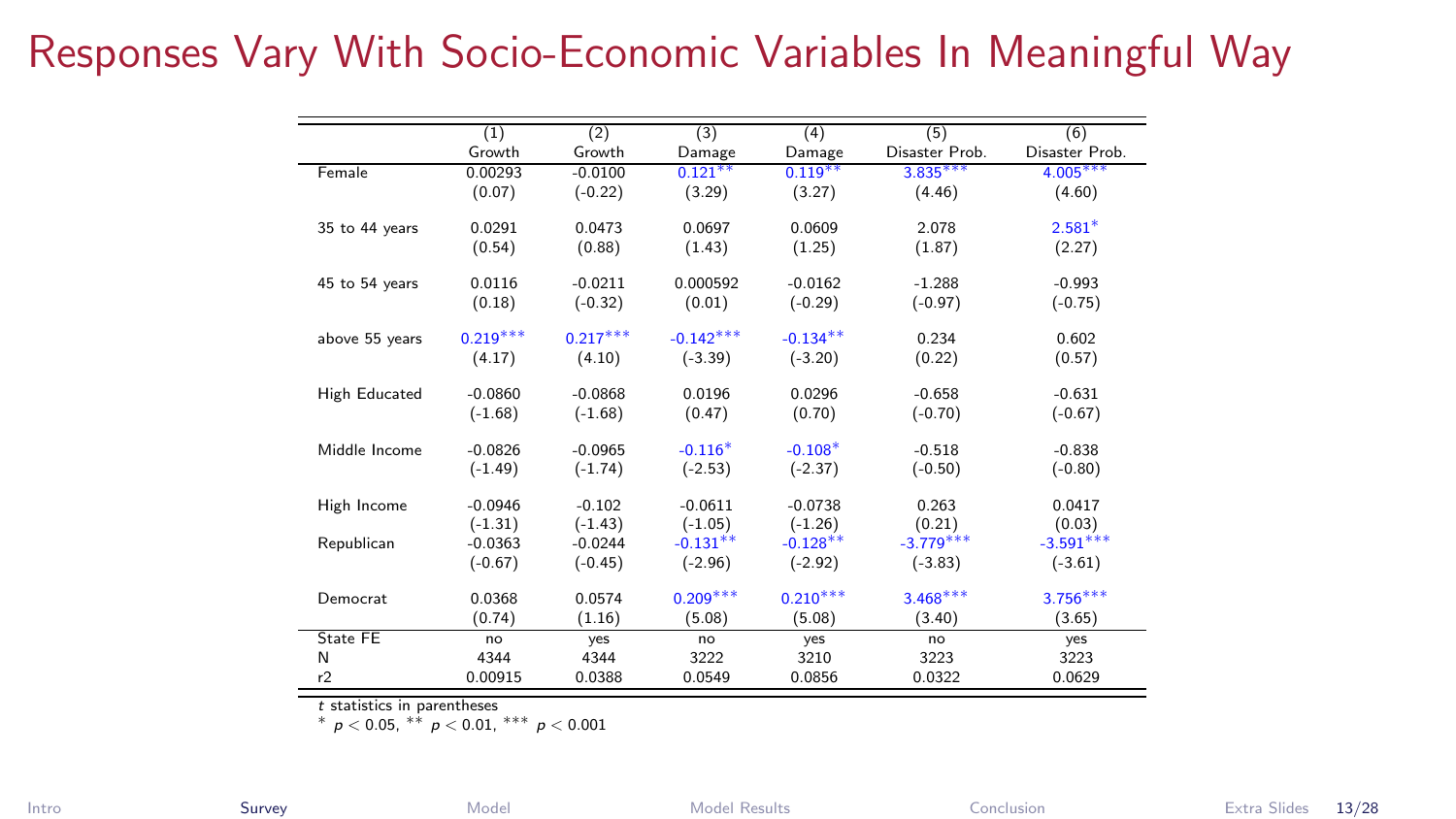## Disaster Expectations and Behavior



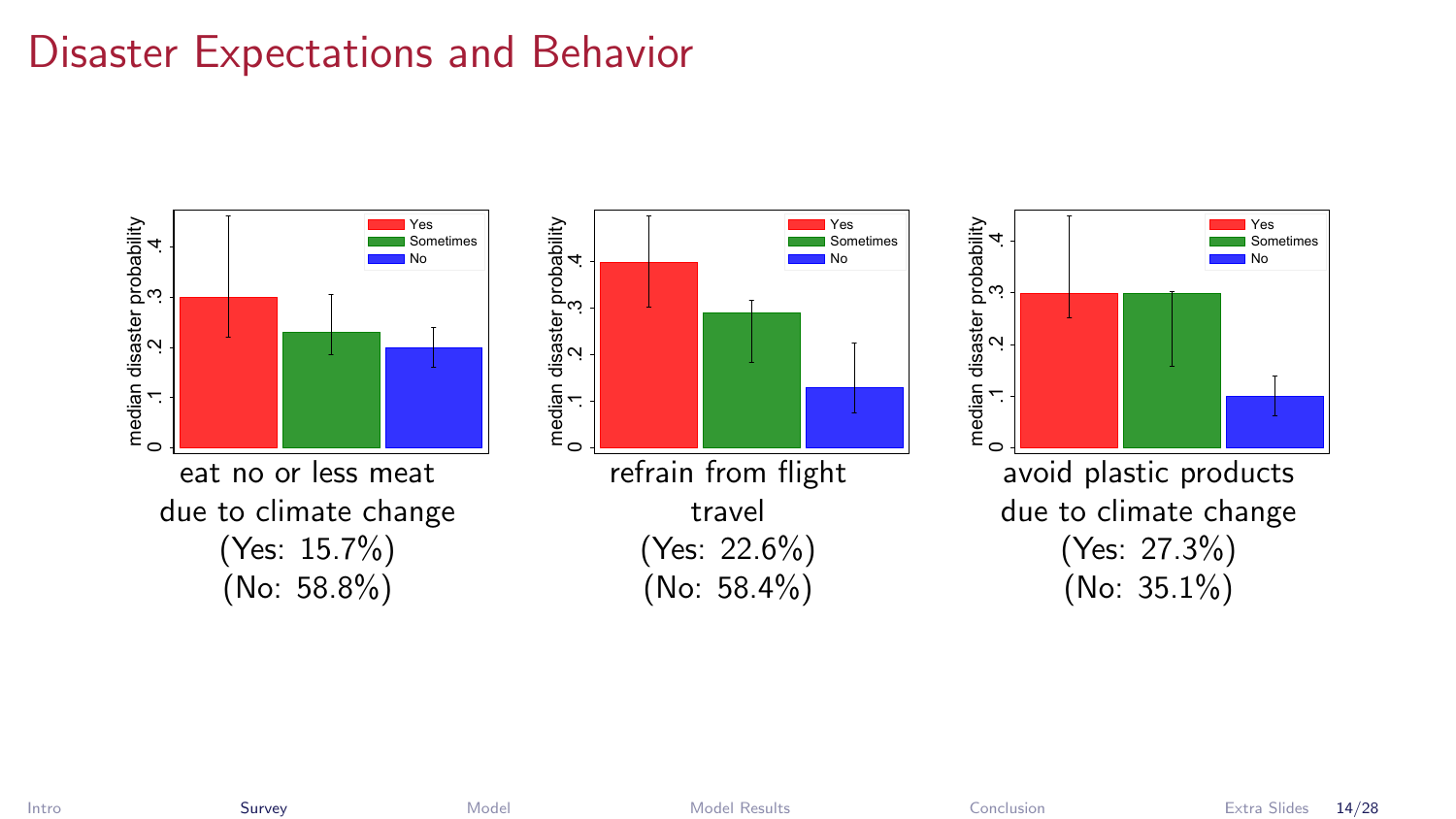## Salience of Disasters Affects Risk Perception

|                                   | (1)            | (2)            | (3)            | (4)            | (5)            |
|-----------------------------------|----------------|----------------|----------------|----------------|----------------|
|                                   | Disaster Prob. | Disaster Prob. | Disaster Prob. | Disaster Prob. | Disaster Prob. |
| <b>County Wildfire Experience</b> | $6.505***$     |                | $3.582*$       |                | $5.121*$       |
|                                   | (2.93)         |                | (2.01)         |                | (2.13)         |
| County Flood Experience           | $3.429*$       |                | $4.151***$     |                | $3.913**$      |
|                                   | (2.56)         |                | (3.46)         |                | (2.92)         |
| County Hurricane Experience       | 0.186          |                | 1.175          |                | 1.027          |
|                                   | (0.11)         |                | (0.81)         |                | (0.56)         |
| # Hurricane Events in State       |                | 0.00368        | 0.0123         |                |                |
|                                   |                | (0.51)         | (1.24)         |                |                |
| # Flood Events in State           |                | 0.00589        | 0.00842        |                |                |
|                                   |                | (0.46)         | (0.57)         |                |                |
| # Fire Events in State            |                | 0.0100         | $-0.00326$     |                |                |
|                                   |                | (1.23)         | $(-0.32)$      |                |                |
| High Wildfire Risk                |                |                |                | $8.089***$     | $6.708***$     |
|                                   |                |                |                | (3.84)         | (3.13)         |
| High Hurricane Risk               |                |                |                | $-3.520$       | $-3.409$       |
|                                   |                |                |                | $(-1.61)$      | $(-1.43)$      |
| High Flood Risk                   |                |                |                | $-0.625$       | $-0.743$       |
|                                   |                |                |                | $(-0.38)$      | $(-0.47)$      |
| State FF                          | yes            | no             | no             | yes            | yes            |
| Demographic Controls              | yes            | yes            | yes            | yes            | yes            |
| N                                 | 2167           | 2148           | 2148           | 2167           | 2167           |
| r2                                | 0.138          | 0.0463         | 0.0536         | 0.140          | 0.148          |

t statistics in parentheses

J.

∗ p < 0.05, ∗∗ p < 0.01, ∗∗∗ p < 0.001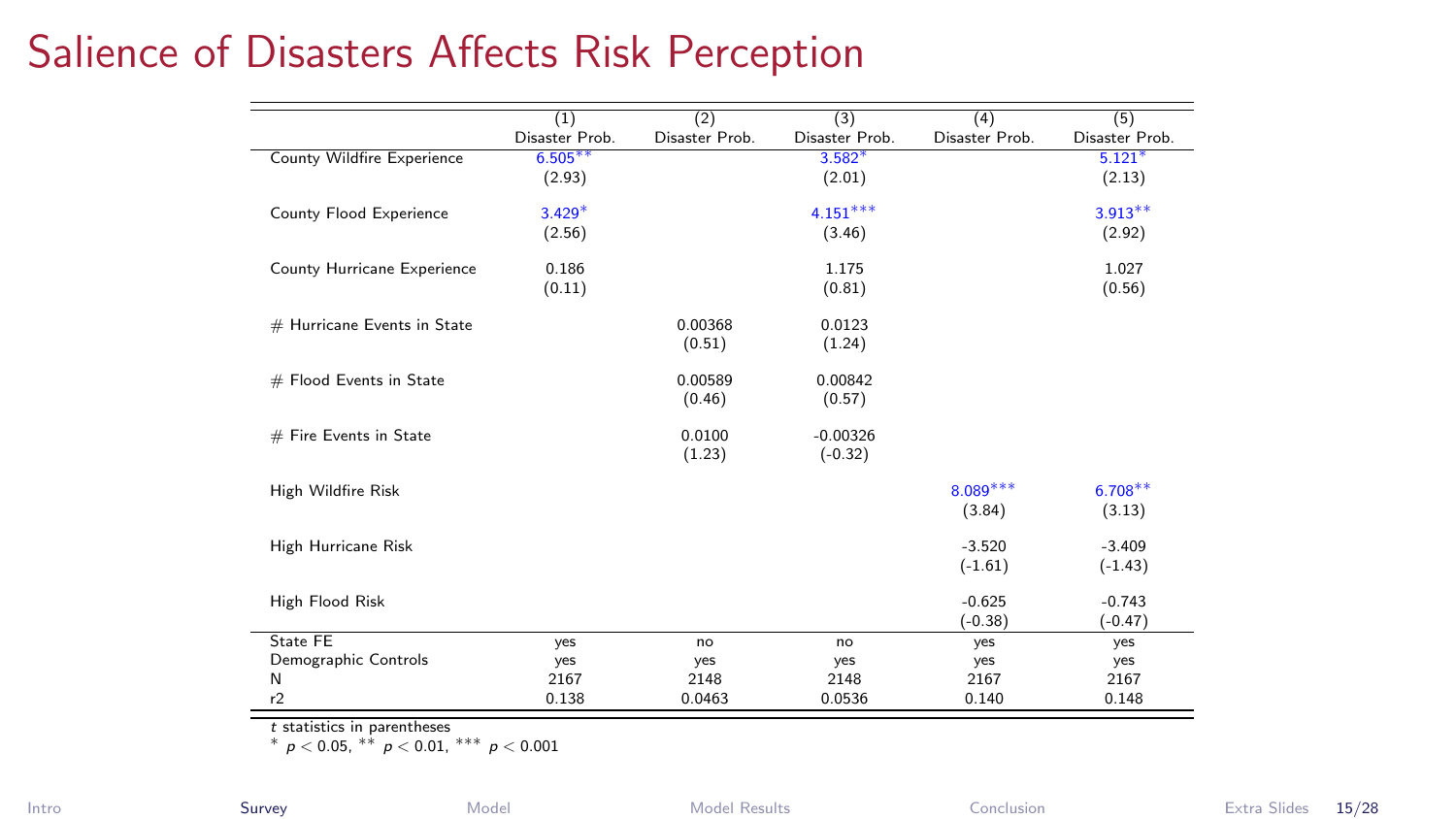### Same With Media Usage . . .

|                                                        | (1)                      | (2)                      | (3)                      |
|--------------------------------------------------------|--------------------------|--------------------------|--------------------------|
|                                                        | Disaster Prob.           | Disaster Prob.           | Disaster Prob.           |
| no major TV station                                    | $-5.185***$<br>$(-4.43)$ |                          |                          |
| no major Newspaper                                     |                          | $-3.348***$<br>$(-3.69)$ |                          |
| consume major $TV$ station $\times$ no major newspaper |                          |                          | $-1.476$<br>$(-1.42)$    |
| no major $TV$ station $\times$ consume major newspaper |                          |                          | 0.673<br>(0.23)          |
| no major $TV$ station $\times$ no major newspaper      |                          |                          | $-6.880***$<br>$(-5.31)$ |
| State FE                                               | yes                      | yes                      | yes                      |
| Demographic Controls                                   | yes                      | yes                      | yes                      |
| N                                                      | 3223                     | 3223                     | 3223                     |
| r2                                                     | 0.0695                   | 0.0684                   | 0.0718                   |

t statistics in parentheses

\*  $p < 0.05$ , \*\*  $p < 0.01$ , \*\*\*  $p < 0.001$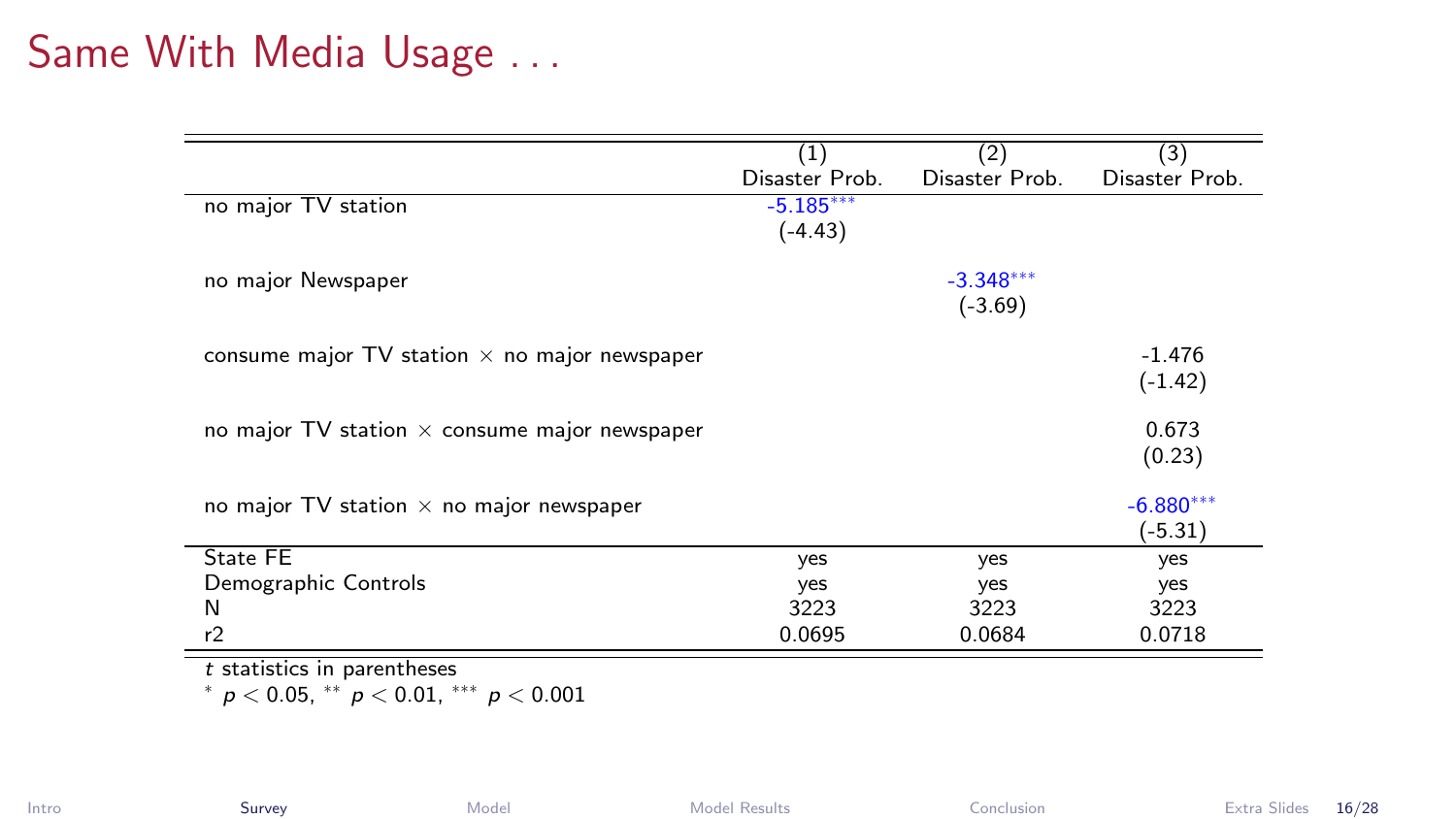### <span id="page-18-0"></span>Info Treatments Shift Disaster Probability

| Newspaper (T1)                 | (1)<br>$1.612*$<br>(2.36) | (2)<br>0.943<br>(1.20) | (3)<br>$1.837***$<br>(3.75) | (4)<br>$1.497**$<br>(2.75) |
|--------------------------------|---------------------------|------------------------|-----------------------------|----------------------------|
| Historic Disaster Size (T2)    | $-1.624*$<br>$(-2.43)$    | $-1.808*$<br>$(-2.32)$ | $-0.728$<br>$(-1.57)$       | $-0.984$<br>$(-1.89)$      |
| Lagarde treatment (T3)         | $2.855***$<br>(3.92)      | $2.557**$<br>(3.09)    | $1.620**$<br>(3.13)         | $1.383*$<br>(2.44)         |
| Historic Disaster Freq (T4)    | 0.240<br>(0.27)           |                        | $-1.123$<br>$(-1.95)$       |                            |
| Climate Change Scale           |                           | $2.046***$<br>(22.61)  |                             | $1.026***$<br>(16.83)      |
| <b>State Fixed Effect</b>      | yes                       | yes                    | yes                         | yes                        |
| Demographic Controls           | yes                       | yes                    | yes                         | yes                        |
| Drop largest 25% probabilities | no                        | no                     | yes                         | yes                        |
| N                              | 10603                     | 8436                   | 8678                        | 6935                       |
| r2                             | 0.0387                    | 0.0992                 | 0.0424                      | 0.0862                     |

t statistics in parentheses

 $*$  p < 0.05,  $*$  p < 0.01,  $*$  p < 0.001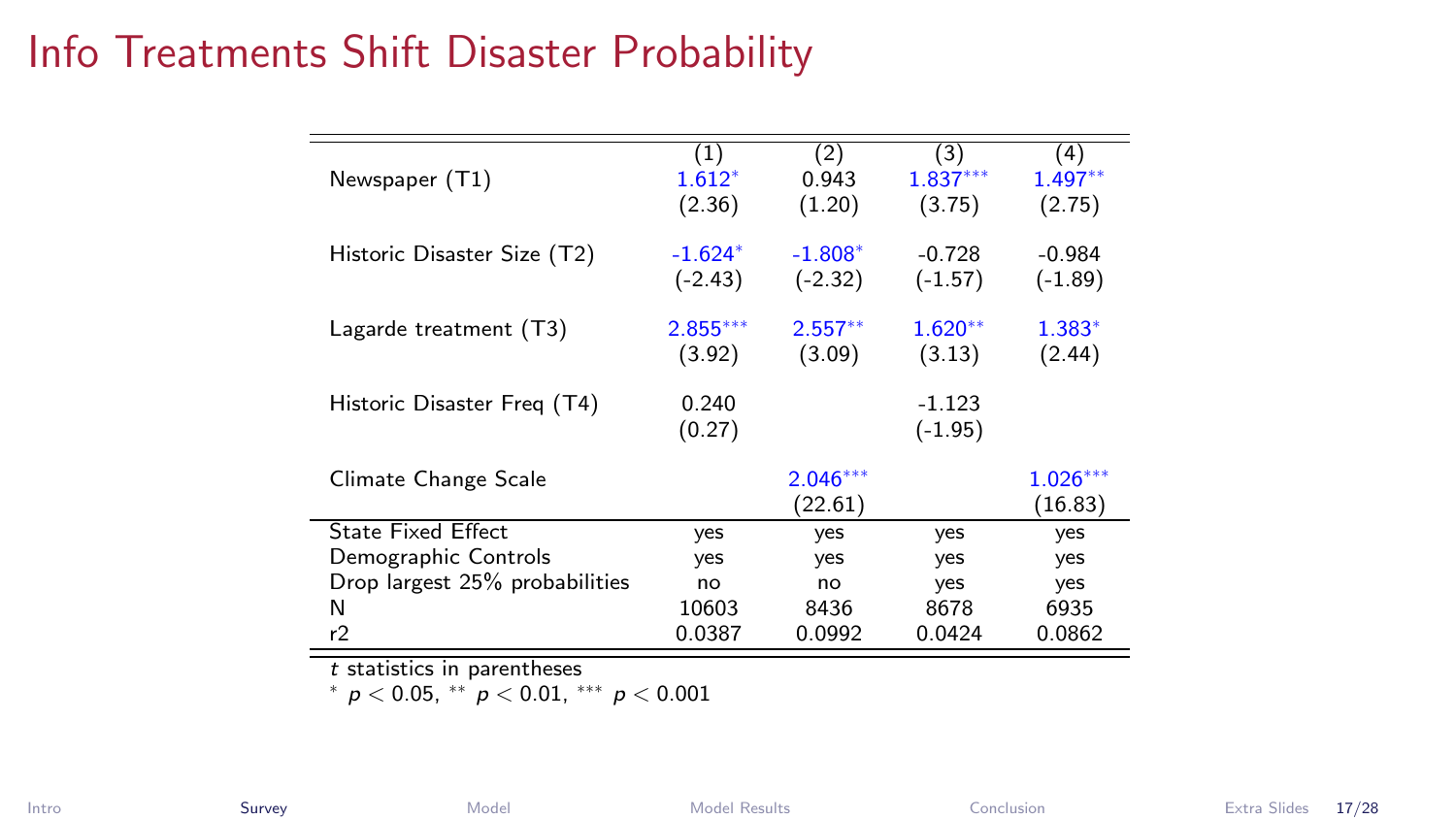## Climate Change Expectations—Taking Stock

Perceived probability of climate-change related natural disaster very large (median 12%)

- $\triangleright$  Much larger than what historical record suggests (0.34%)
- I Varies systematically with socioeconomic characteristics, behavioral adjustment, media exposure, info treatment

Possible deeper explanations:

- $\blacktriangleright$  Peso problems
- $\blacktriangleright$  Tipping points
- $\blacktriangleright$  "Greta" effect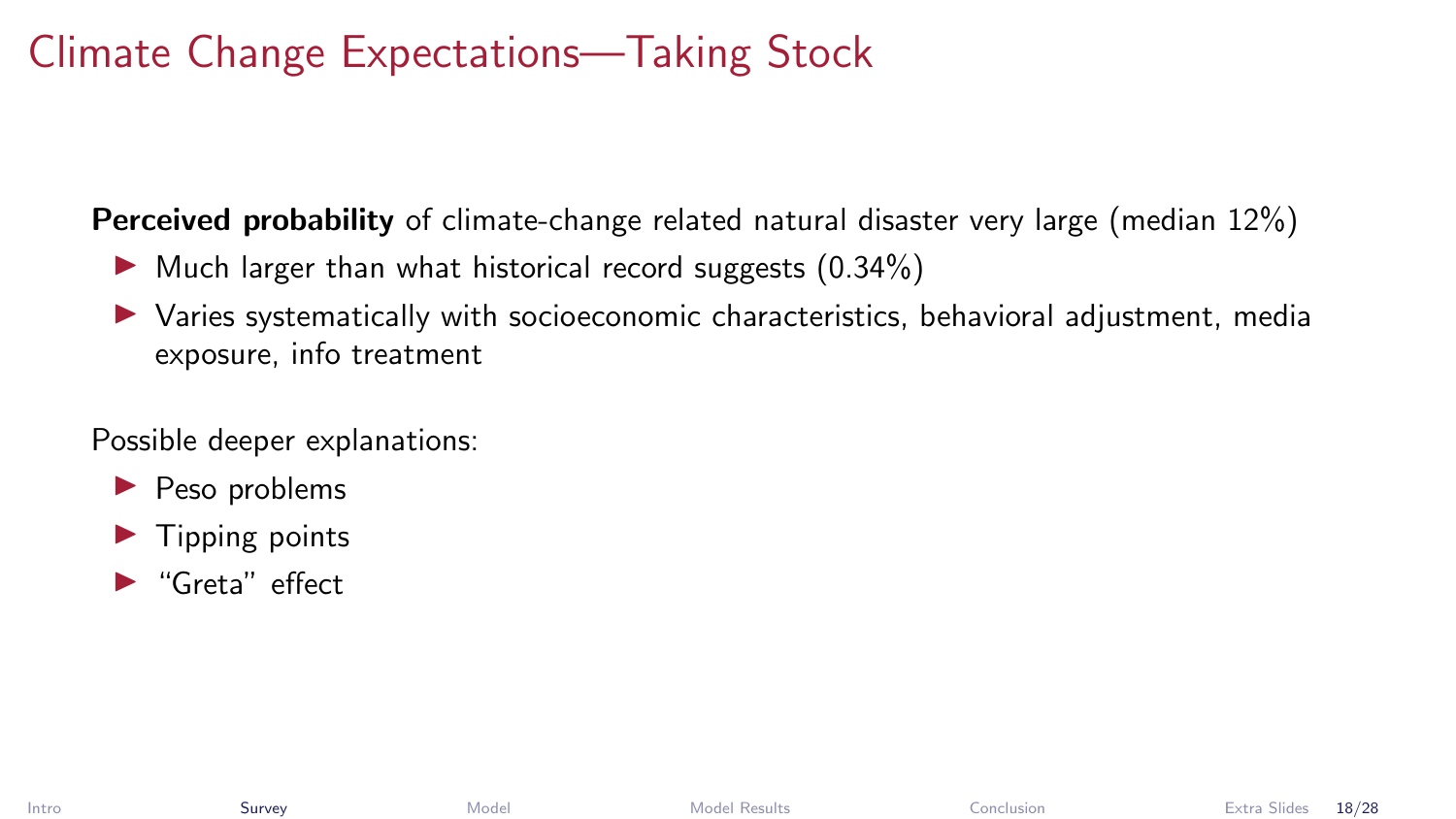## <span id="page-20-0"></span>New Keynesian Model With Rare Disasters

Setup largely follows Fernandez-Villaverde and Levintal (2018)

- $\triangleright$  Solve simplified version of model analytically
- $\blacktriangleright$  Calibrate to survey expectations on climate disasters
- $\triangleright$  Solve full model numerically

Rare disaster  $d_t \in \{0, 1\}$ :

- **Probability of climate-change related natural disaster**  $Prob_t(d_t = 1) = p_t$
- If  $d_t = 1$ : Fraction of capital is lost, productivity growth drops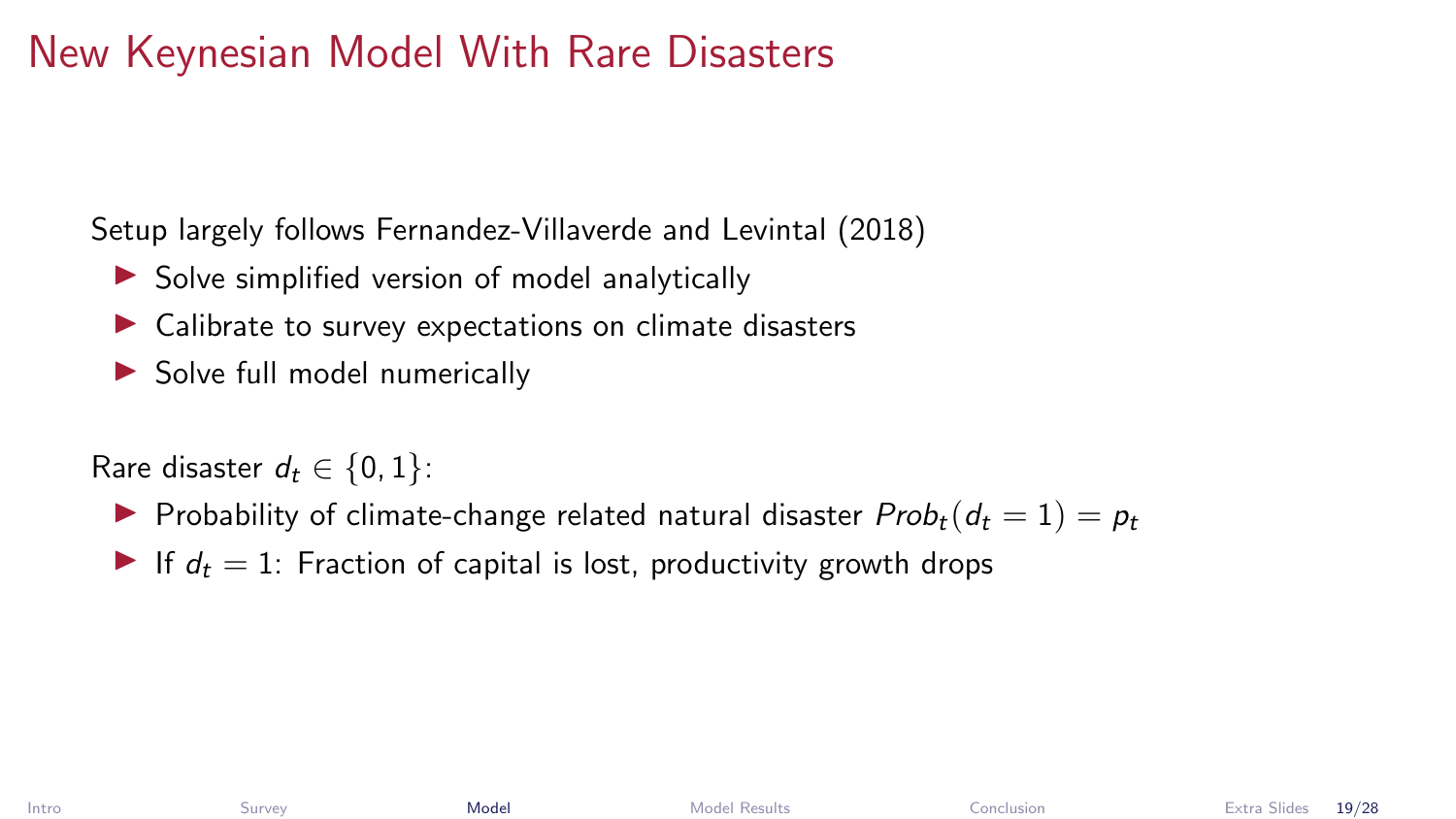#### **Households**

Consume, work, and save via bond or capital stock in order to

$$
\max V_t^{1-\psi} = U(C_t, N_t)^{1-\psi} + \beta E_t \left( V_{t+1}^{1-\gamma} \right)^{\frac{1-\psi}{1-\gamma}}
$$
  
s.t. 
$$
\int_0^1 P_t(i) Y_t(i) di + Q_t B_t \leq B_{t-1} + W_t N_t + R_t^K K_t + D_t
$$

$$
K_t = \left\{ (1-\delta)K_{t-1} + \left[ 1 - S\left(\frac{X_t}{X_{t-1}}\right) X_t \right] \right\} e^{d_t \log(1-\mu_t)}
$$

- $\triangleright$  Consumption and investment goods are standard Dixit-Stigliz aggregates
- **I** Rare disaster destroys fraction  $\mu_t$  of capital with

$$
\mu_t = \bar{\mu}^{(1-\rho_\mu)} \mu_{t-1}^{\rho_\mu} e^{\sigma_\mu \epsilon_{\mu,t}},
$$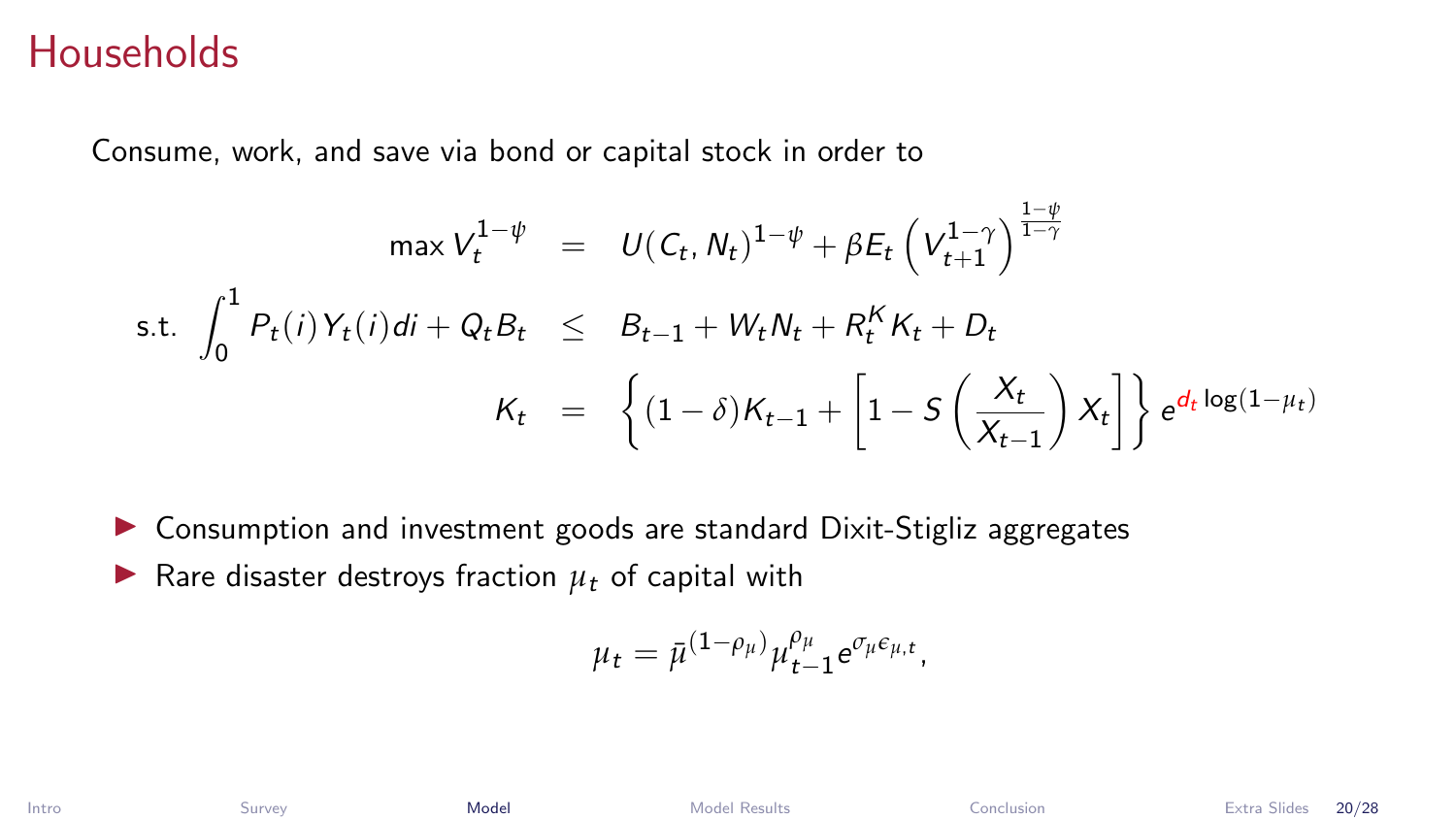#### Firms

Firms produce using labor  $N_t$  and capital  $K_t$ :

$$
Y_t(i) = A_t K_t(i)^{\alpha} N_t(i)^{1-\alpha}
$$

Productivity growth

$$
\frac{A_t}{A_{t-1}} = e^{d_t(1-\alpha)\log(1-\mu_t)+\Lambda}
$$

Calvo constraint: set  $P_t^*$  to solve

$$
\max \sum_{k=0}^{\infty} \theta^k E_t \left\{ Q_{t,t+k} \left[ P_t^* \left( \frac{P_{t-1+k}}{P_{t-1}} \right)^{\chi} Y_{t+k|t} - \mathcal{C}(Y_{t+k|t}) \right] \right\},\right.
$$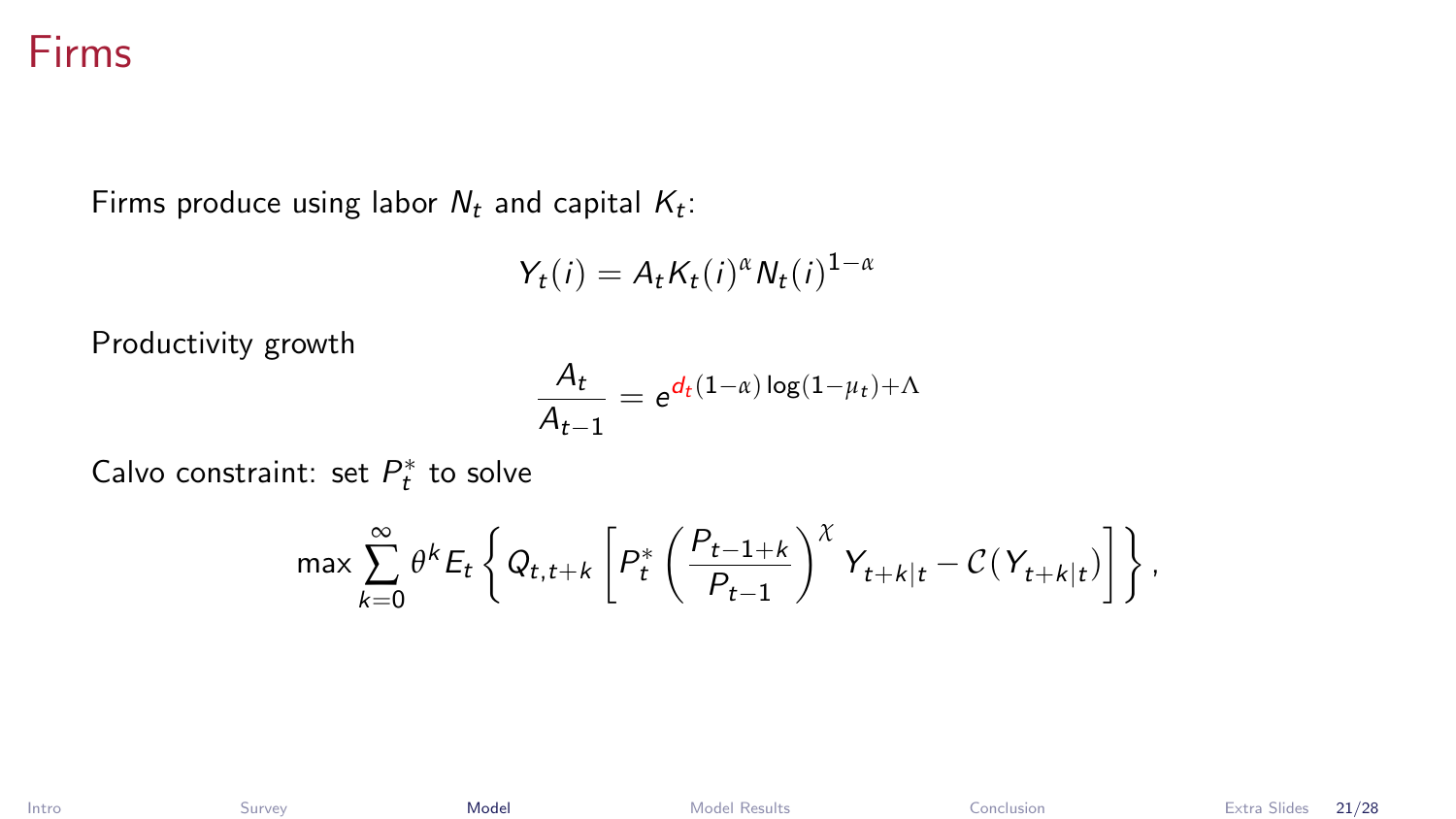## Market Clearing And Monetary Policy

Firms adjust production to meet demand given at posted prices

 $\blacktriangleright$  Labor market clearing implies

$$
N_t = \int_0^1 N_t(i)di = \left(\frac{Y_t}{A_tK_t^{\alpha}}\right)^{\frac{1}{1-\alpha}} \int_0^1 \left(\frac{P_t(i)}{P_t}\right)^{-\frac{\epsilon}{1-\alpha}} di.
$$

Central bank adjusts the short-term nominal interest rate, given by  $i_t = -\log Q_t$  $\triangleright$  Consider a set of rules below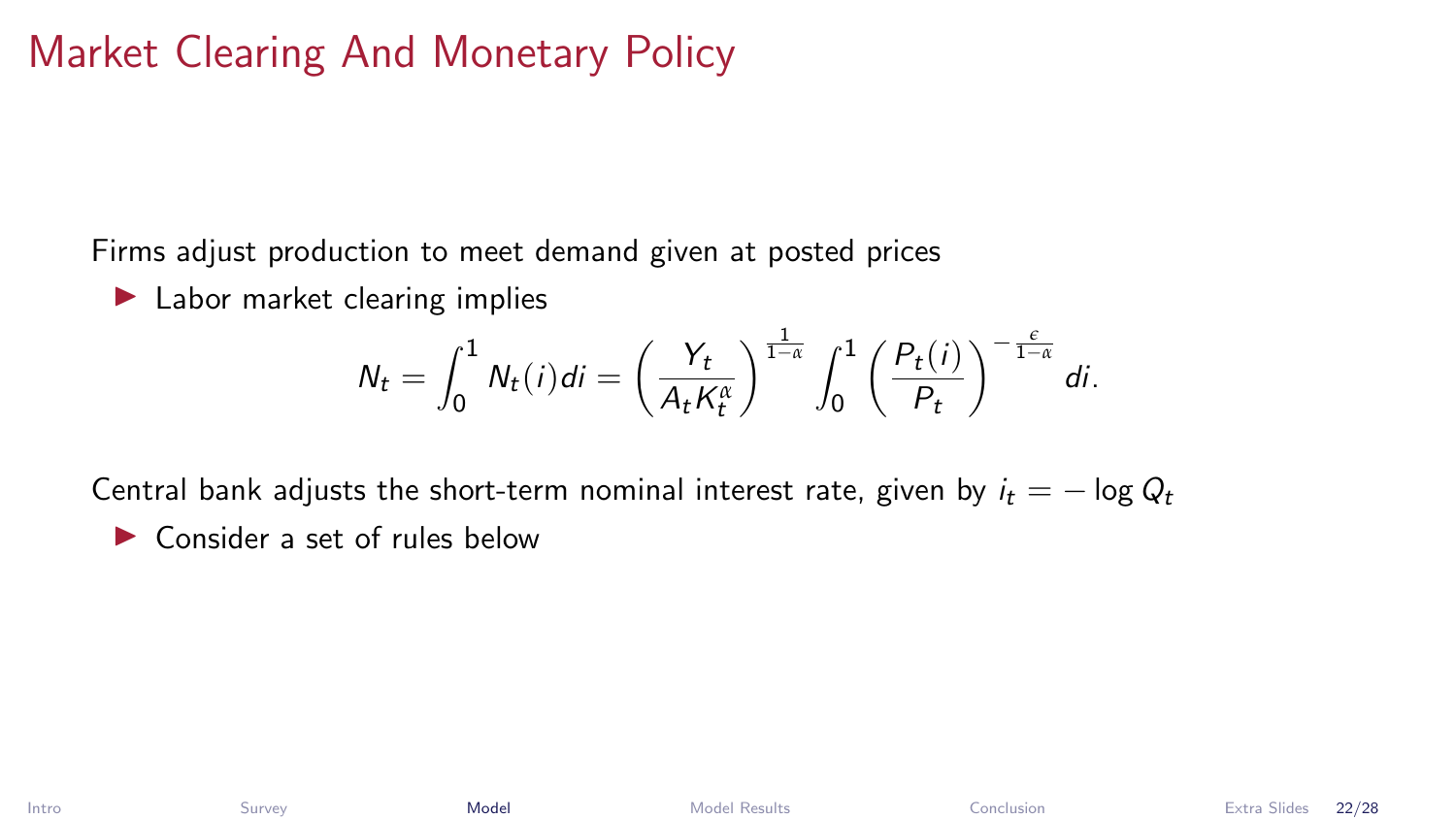### <span id="page-24-0"></span>A Special Case And Some Closed-Form Results

Simplifying assumptions

- 1. Restrict preferences  $(\gamma = \psi)$ : households maximize expected utility
- 2. Investment costs prohibitively high and no depreciation: abstract from capital dynamics
- 3. Focus exclusively on productivity shock
- 4. No trend growth in productivity:  $\Lambda = 0$
- 5. Extent of disaster not time-varying:  $\mu_t = \bar{\mu}$

Canonical (textbook) representation of the model (Galí, 2015)

$$
\begin{array}{rcl}\n\pi_t & = & \beta E_t \pi_{t+1} + \kappa \tilde{y}_t \\
\tilde{y}_t & = & E_t \tilde{y}_{t+1} - \frac{1}{\sigma} \left( i_t - E_t \pi_{t+1} - r_t^n \right)\n\end{array}
$$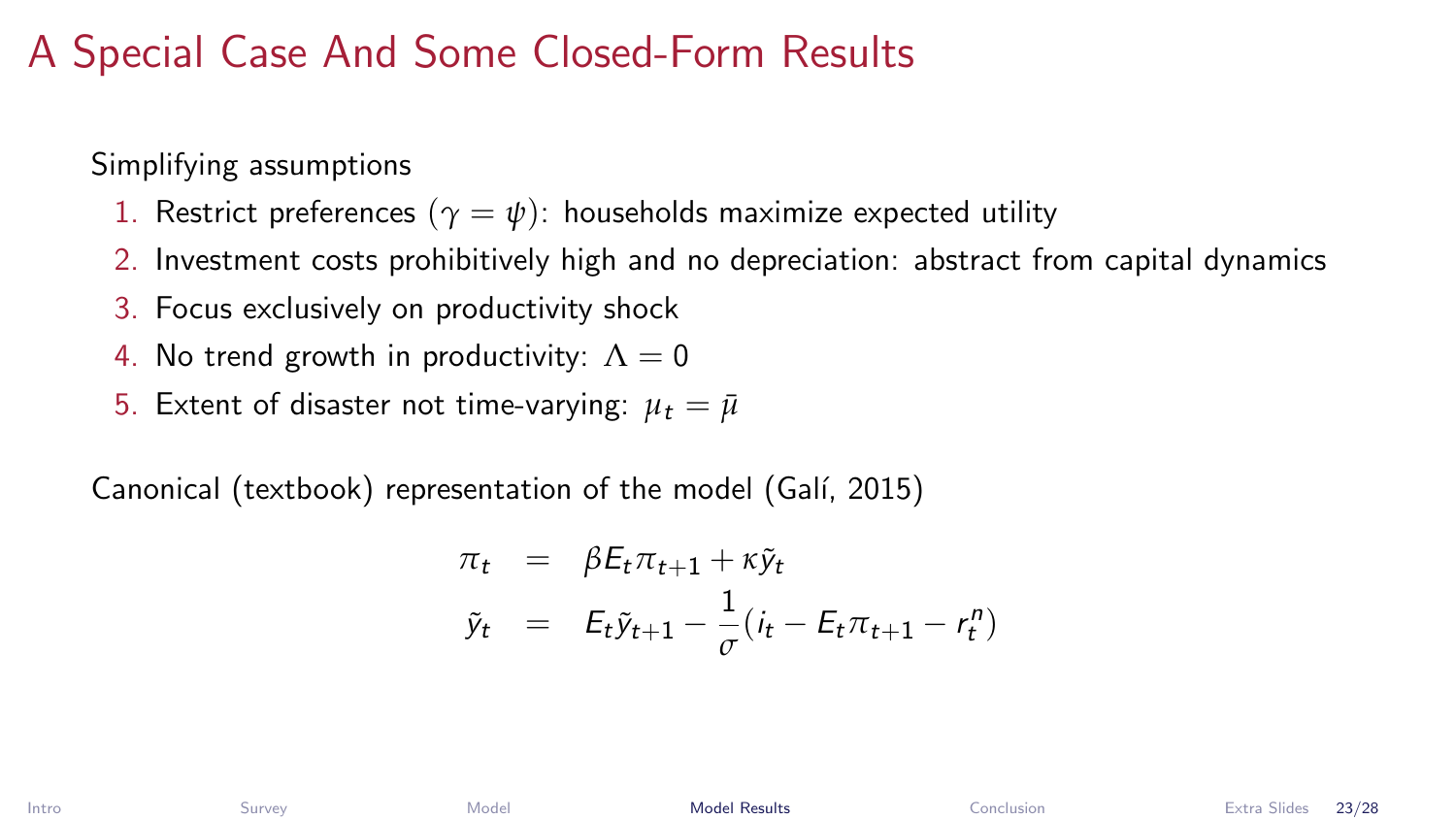# Natural Rate Drops In Response To Bad News: Intensive and Extensive Margin of Expected Disaster

Given the simplified model, the solution for the natural rate and for potential output is given by:

$$
r_t^n = \rho - \Omega(1-\alpha)p\bar{\mu}
$$

and

$$
y_t^n = \begin{cases} 0, & \text{if } d_t = 0, \\ \Xi_{\mu} \bar{\mu}, & \text{if } d_t = 1, \end{cases}
$$

where 
$$
\rho = -\log(\beta)
$$
,  $\Omega = \frac{\sigma(1+\varphi)}{\sigma(1-\alpha)+\alpha+\varphi} > 0$  and  $\Xi_{\mu} = -\frac{\sigma(1-\varphi)(1-\alpha)}{\sigma(1-\alpha)+(\alpha+\varphi)} < 0$ .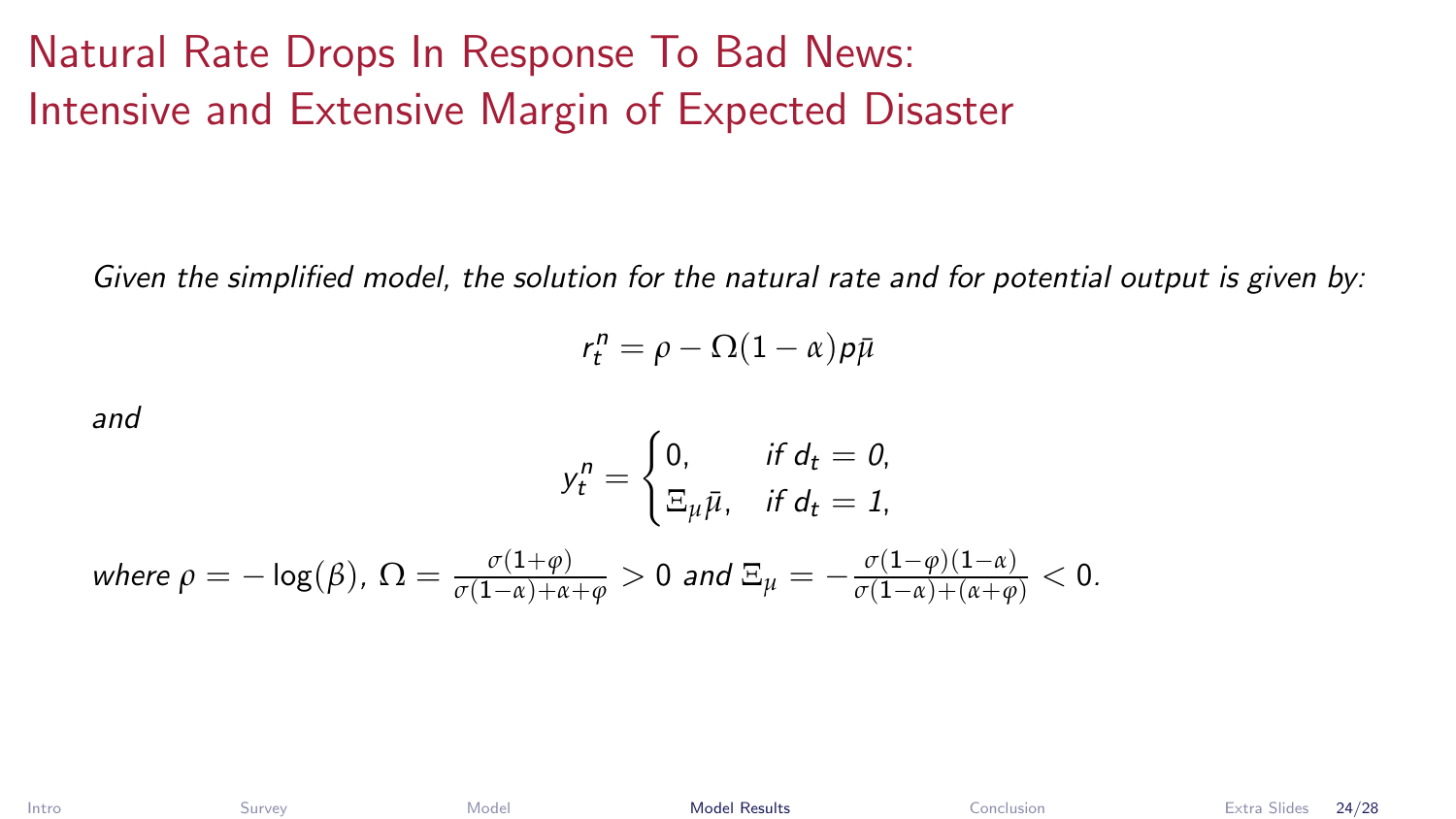### Monetary Policy Matters for How Disaster Expectation Plays Out

Assume that monetary policy follows the interest-rate feedback rule, i.e.

$$
i_t = \phi_r r_t^n + \phi_{\pi,t} \pi_t
$$

with  $\phi_{\pi,t} > 1$  if monetary policy is unconstrained or  $\phi_{\pi,t} = 0$  and  $P(\phi_{\pi,t+1} > 1) = \zeta$  if the  $FIR$  binds.

In this case, the unique and stable solution for the output gap and inflation depends on monetary policy and is given by:

$$
\tilde{y}_t = \begin{cases}\n0 & \text{if } \phi_r = 1 \\
\Pi_y r_t^n & \pi_t = \begin{cases}\n0, & \text{if } \phi_r = 1 \\
\Pi_\pi r_t^n, & \text{if } \phi_r = 0 \text{ and } \phi_\pi \in (1, \infty) \\
\Gamma_y r_t^n & \text{if } \phi_r = 0 \text{ and } \phi_{\pi, t} = 0;\n\end{cases}
$$

where the natural rate  $r_t^n$  declines with disaster expectations (both along the intensive and the extensive margin), as established in Proposition 1. Also,  $\Pi_{v}$ ,  $\Pi_{\pi} > 0$  and  $\Gamma_{v}$ ,  $\Gamma_{\pi} > 0$ . It holds that  $\Gamma_y > \Pi_y$  and  $\Gamma_\pi > \Pi_{\pi,t}$ . If  $\phi_{\pi,t} \to \infty$ ,  $\Pi_y \to 0$  as well as  $\Pi_\pi \to 0$ .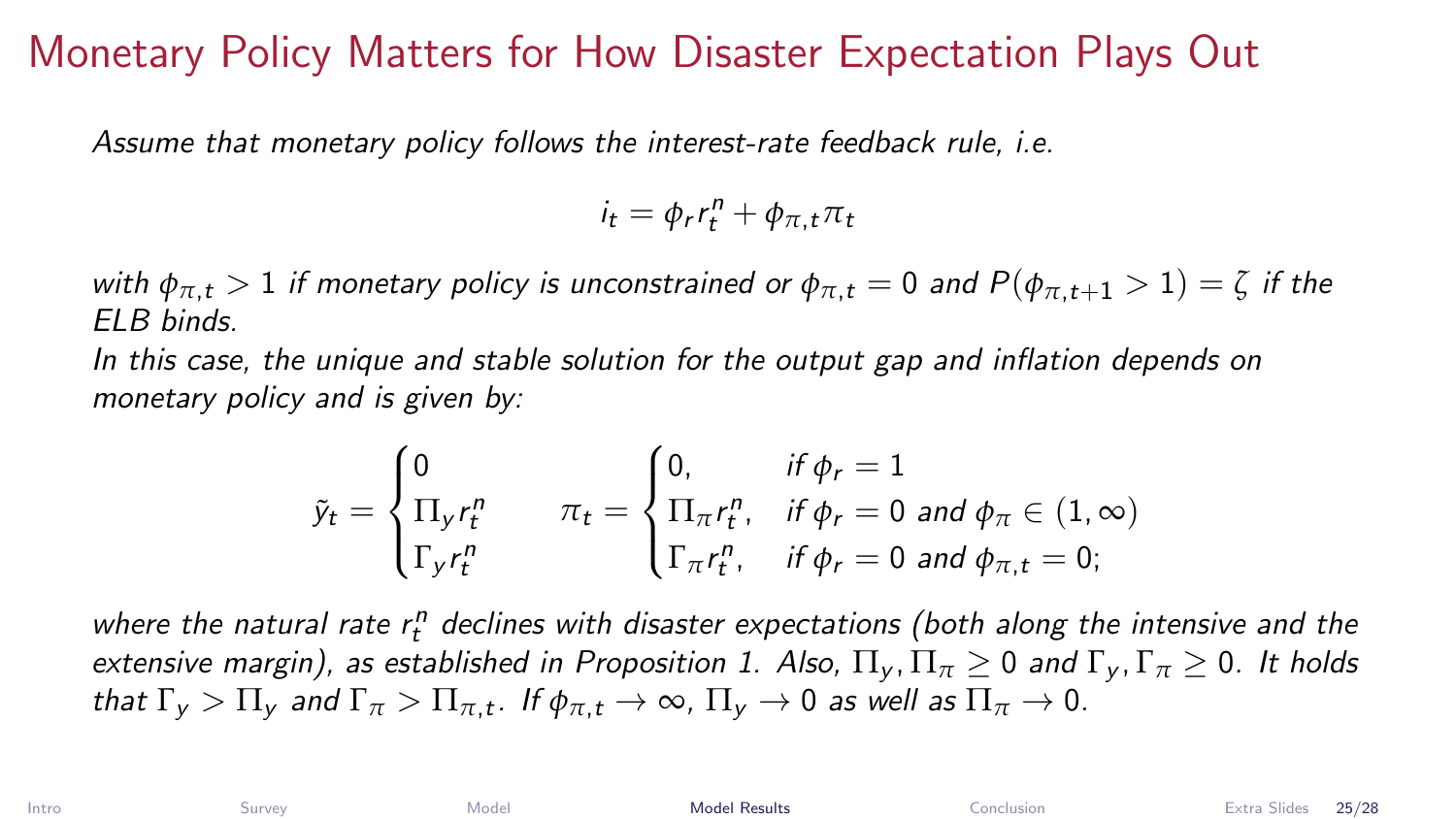## Simulation of Full Model

<span id="page-27-0"></span>Calibration to annual frequency, follows Fernandez-Villaverde and Levintal  $(2018)$  [details](#page-32-0)

- $\blacktriangleright$  Monetary policy: conventional Taylor rule
- **►** Set average disaster size to  $\bar{\mu} = 0.05$ ,  $p = 0.12$  and  $\sigma_p = 0.069$  in line with survey

|                                      | No Disaster | Historical Prob. | Survey Prob. |
|--------------------------------------|-------------|------------------|--------------|
| Mean disaster size $\bar{\mu}$       | O           | 0.05             | 0.05         |
| Std. of disaster size $\sigma_{\mu}$ |             | 0.014            |              |
| Mean disaster prob. $\bar{p}$        |             | 0.034            | 0.12         |
| Std. of disaster prob. $\sigma_p$    | 0           |                  | 0.069        |
| Natural rate of interest $r^n$       | 1.67%       | $1.65\%$         | 0.85%        |
| Output gap $\tilde{y}$               | $-0.01p$    | $-0.01$ pp       | $-0.17$ pp   |
| Inflation $\pi$                      | 1.94%       | 1.93%            | 1.41%        |

Risky steady state

Notes: This table gives simulated risky steady states for different disaster calibrations.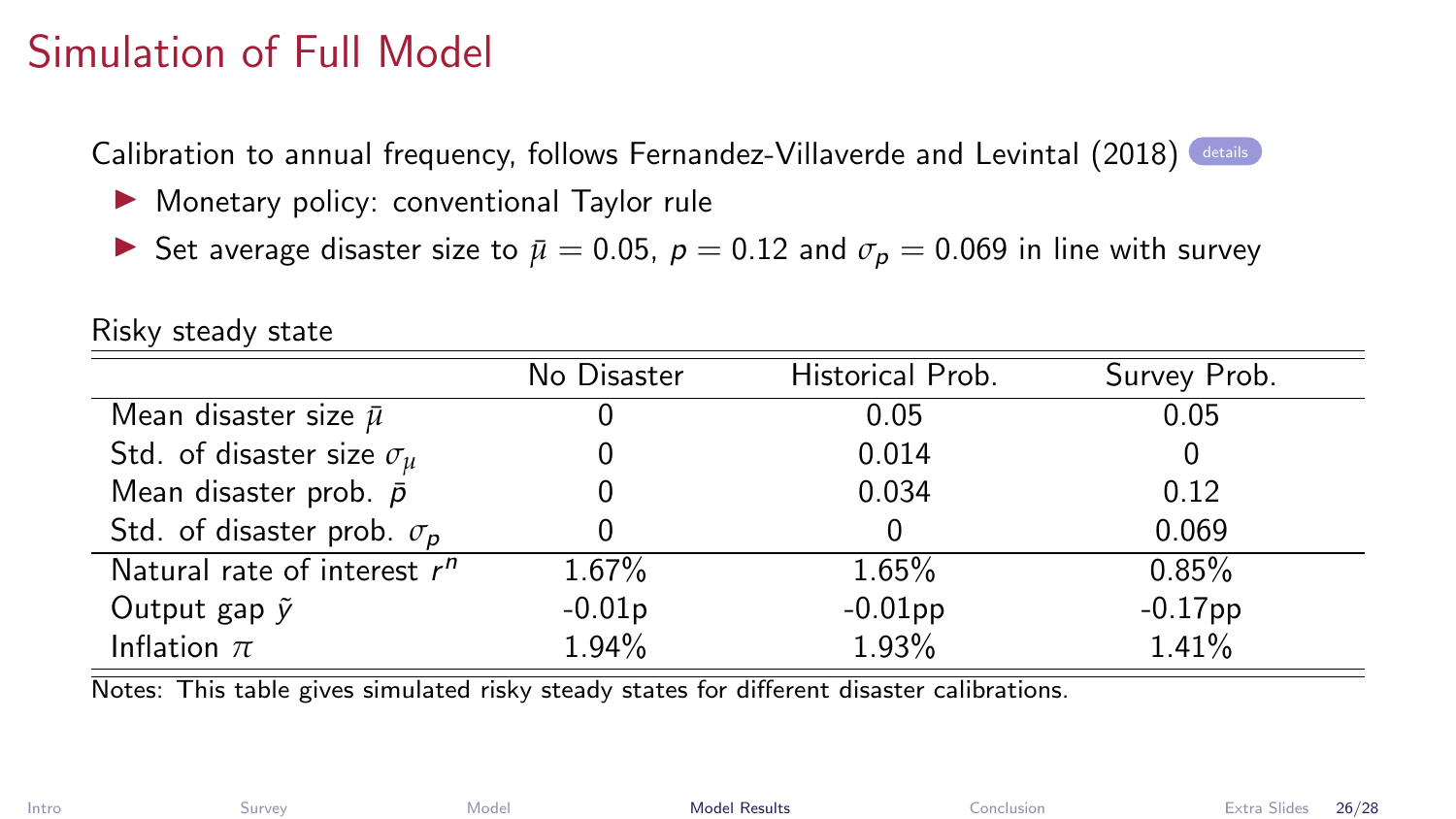### Impulse Response Functions to a Disaster Probability Shock

 $\blacktriangleright$  Transitory increase in disaster probability from 12% to 14.2%

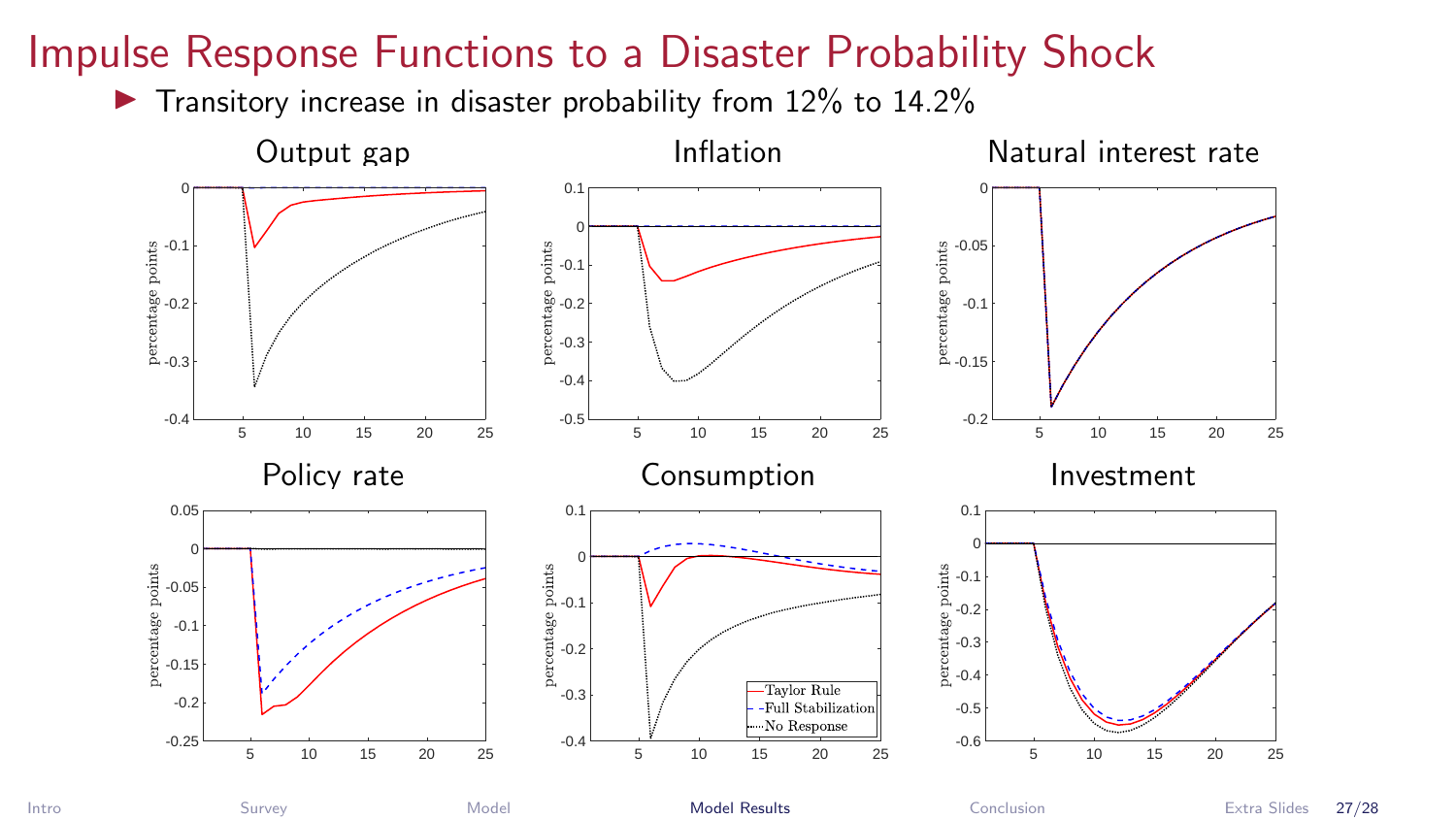### <span id="page-29-0"></span>Conclusion

Expectations regarding short-run economic impact of climate change

- ▶ Positive but small for GDP growth
- $\blacktriangleright$  Prob(large natural disaster)=12%

New Keynesian model with rare disasters

- $\blacktriangleright$  Bad news lower natural rate
- Directly relevant for monetary policy

"Paradox of Communication"

- $\triangleright$  Monetary policy by engaging in the climate change debate may deliver bad news
- Adverse impact on natural rate makes life harder for conventional monetary policy, given low interest-rate environment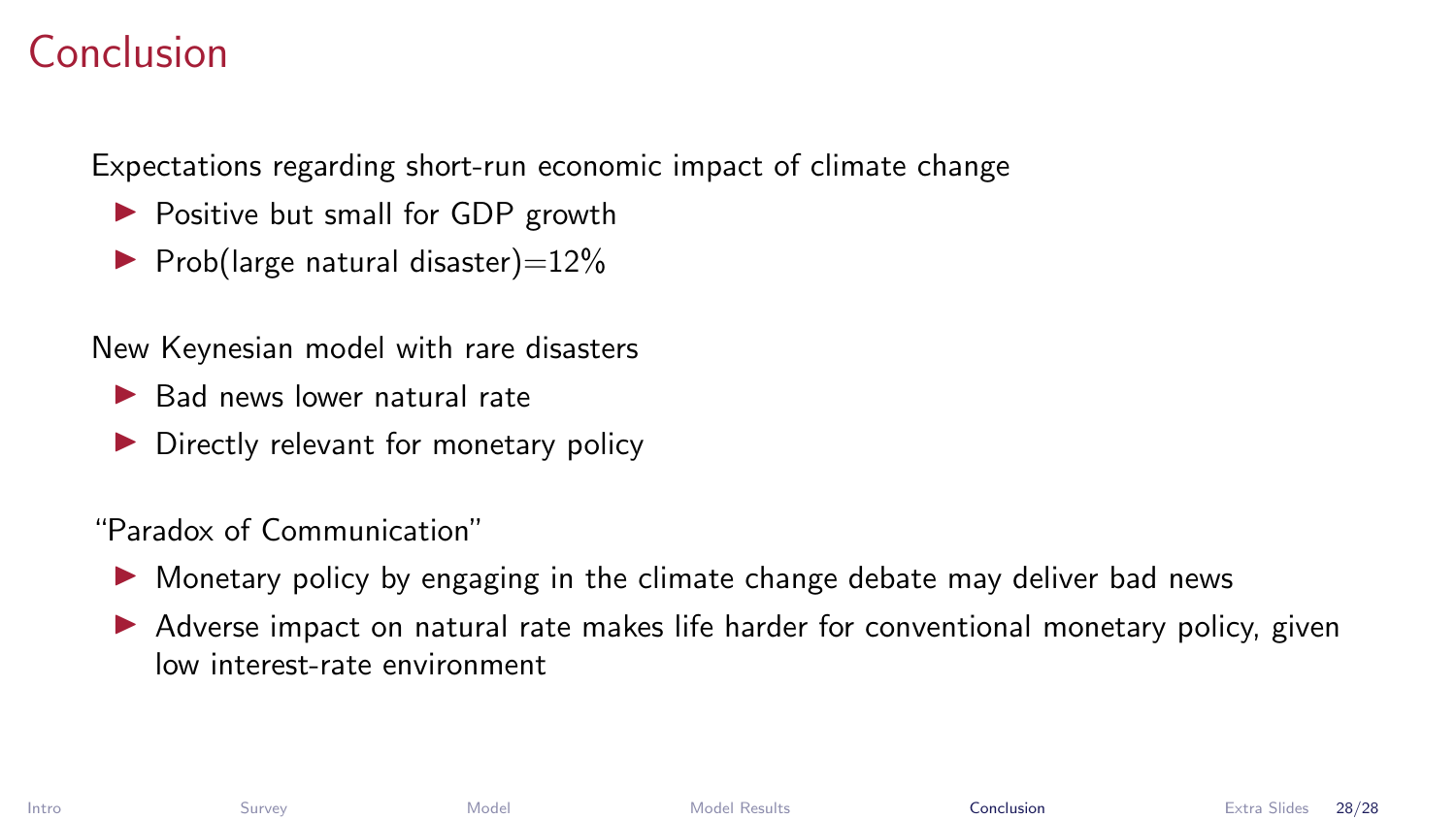# <span id="page-30-0"></span>Question 1: Expected Growth Impact of Climate Change

"The average growth rate of real GDP in the US between 2009 and 2019 has been about 2 percent. Climate change might influence future growth rates positively, say, because it triggers technological innovation or negatively because of regulation and taxes.

What do you think is the overall impact of climate change on economic growth over the next 12 months? Please assign probabilities to each scenario listed below:

Due to climate change, economic growth, compared to what it would be otherwise, will be ...

- $\triangleright$  2 percentage points higher or more (say, more than 4 percent rather than 2)
- $\blacktriangleright$  1 2 percentage points higher (say, between 3 and 4 percent rather than 2)
- $\triangleright$  0.1 1 percentage points higher (say, between 2.1 and 3 percent rather than 2)
- $\blacktriangleright$  different by -0.1 to 0.1 percentage points.
- $\triangleright$  0.1 1 percentage points lower (say, between 1 and 1.9 percent rather than 2)
- $\blacktriangleright$  1 2 percentage points lower (say, between 0 and 1 percent rather than 2)
- $\triangleright$  2 percentage points lower or more (say, less than 0 percent rather than 2)"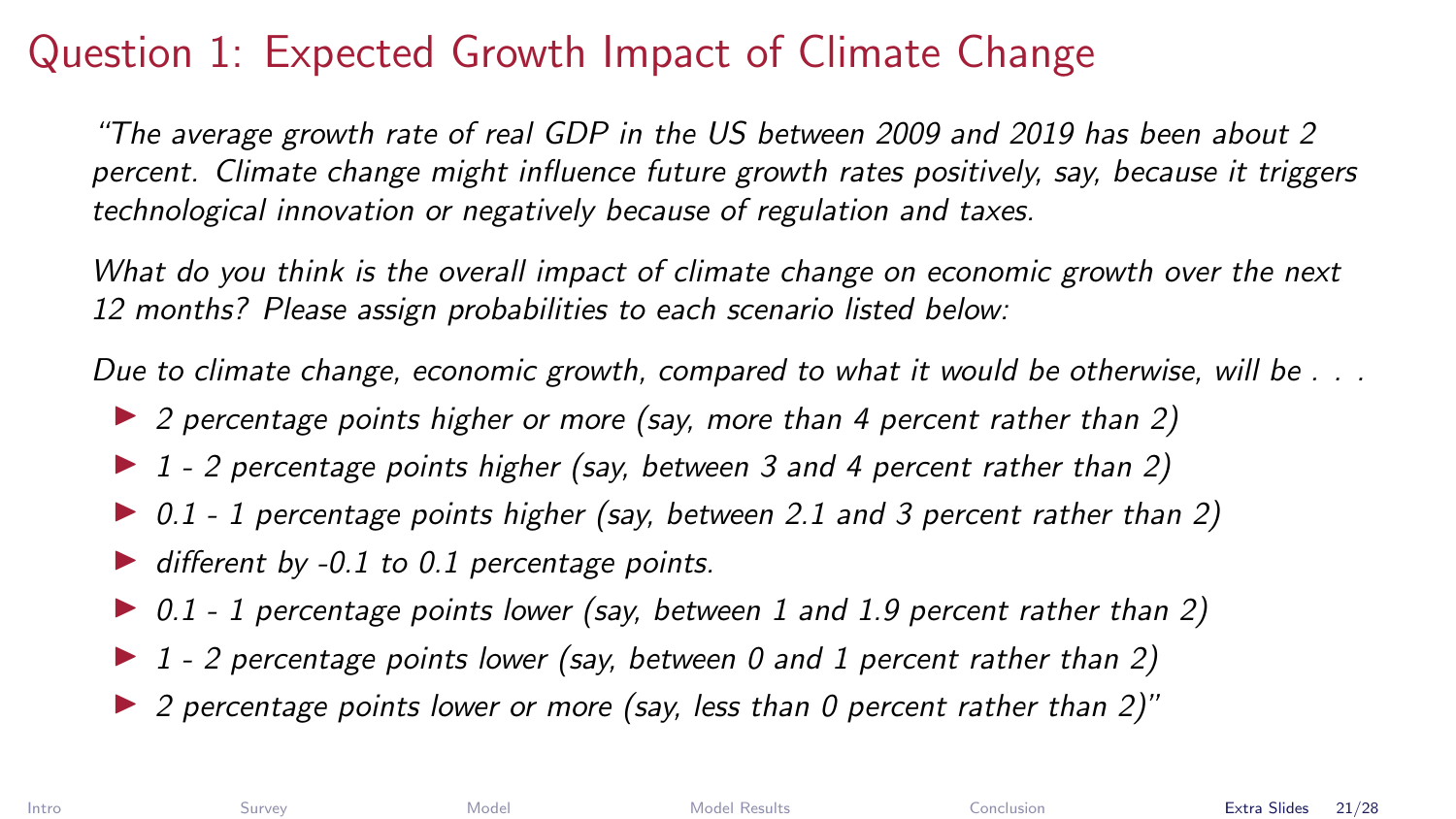## Question 2: Expected Economic Damages

"Recently, the economic damage due to natural disasters amounted to about 1% of GDP per year (Source: National Center for Environmental Information). In your view, will these damages be larger or smaller because of climate change? Please assign probabilities to each scenario listed below:

Specifically, what would you say is the percent chance that, over the next 12 month there will  $be \dots$ 

- $\blacktriangleright$  no damage.
- $\triangleright$  less damage then in the past. (say, around 0.5% of GDP)
- $\triangleright$  the same as in the past. (say, 1% of GDP)
- $\triangleright$  more damage than in the past. (say, 1.5% of GDP)
- $\triangleright$  considerably more than in the past (say, 2% of GDP)
- $\triangleright$  much more than in the past (say, 3% of GDP)
- $\triangleright$  extremely rare disasters, with damage in an order of 5% of GDP."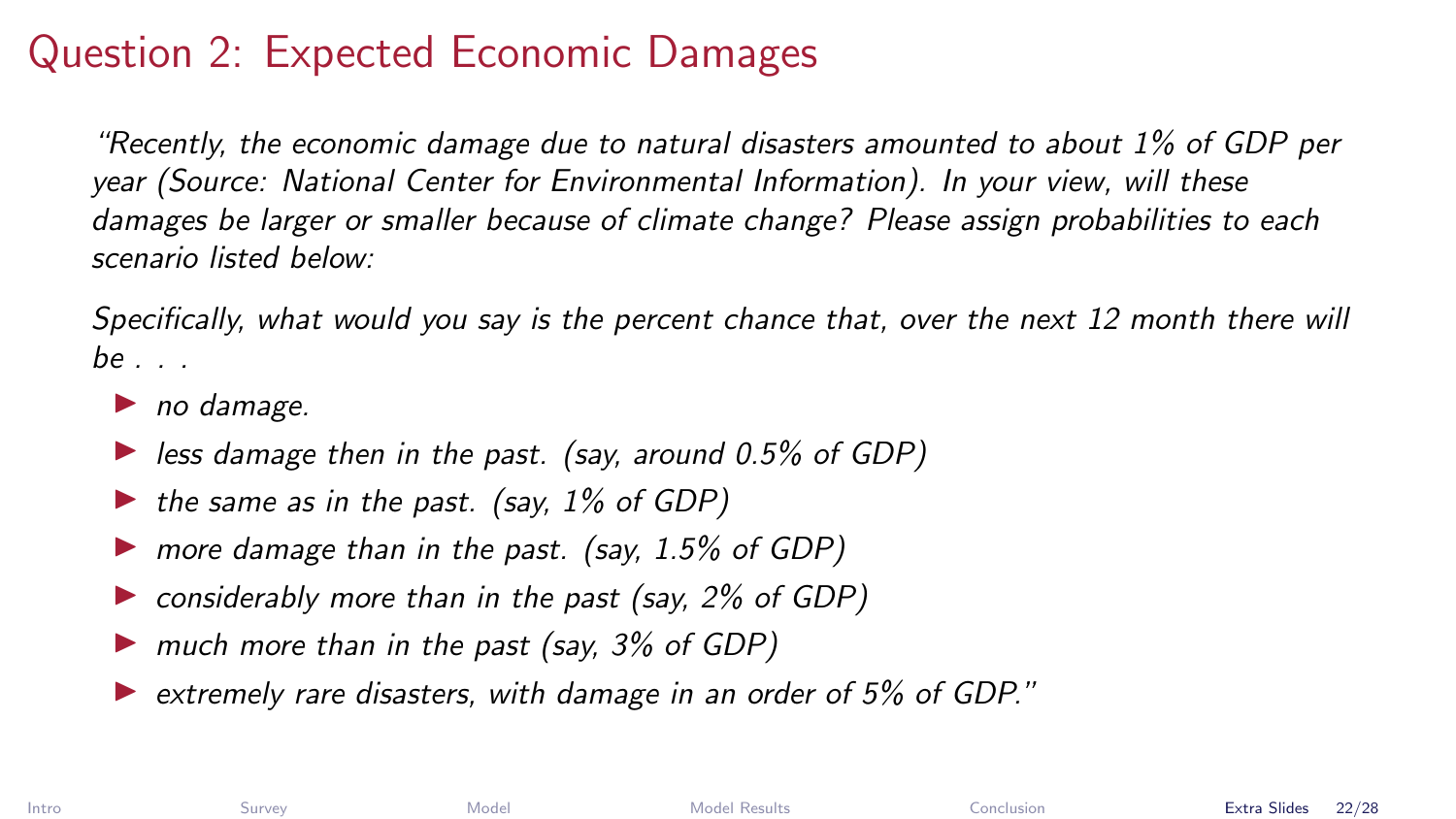## <span id="page-32-0"></span>Calibration Parameters

| Variable                   |                                            | Value  |
|----------------------------|--------------------------------------------|--------|
| ū                          | Mean disaster size                         | 0.05   |
| $\sigma_{\mu}$             | Standard deviation of disaster size        | 0      |
| P                          | Disaster probability                       | 0.12   |
| $\sigma_{p}$               | Standard deviation of disaster probability | 0.069  |
| $\rho_\mu$                 | Persistence of disaster risk shock         | 0.9    |
| $\beta$                    | Discount factor                            | 0.995  |
| $\sigma$                   | Intertemporal elasticity of substitution   | 2      |
| $\mathcal{U}$              | Leisure preference                         | 2.33   |
| $\gamma$                   | <b>Risk aversion</b>                       | 3.8    |
| $\alpha$                   | Capital share in production                | 0.21   |
| δ                          | Depreciation                               | 0.025  |
| $\epsilon$                 | Elasticity of substitution                 | 10     |
| $\Lambda_A$                | Trend growth of technology                 | 1.12%  |
| $\sigma_A$                 | Standard deviation of technology shock     | 0.01   |
| $\kappa_k$                 | Capital adjustment costs parameter         | 9.5    |
| θ                          | Calvo price setting parameter              | 1/2    |
| $\chi$                     | Price indexation parameter                 | 0.98   |
| $\phi_{\pi}$               | Taylor Rule parameter inflation            | 1.5    |
| $\phi_y$                   | Taylor Rule parameter output growth        | 0.5    |
|                            | Inflation target                           | 1.02   |
| $\sigma_{m,\underline{t}}$ | Standard deviation of monetary shock       | 0.0025 |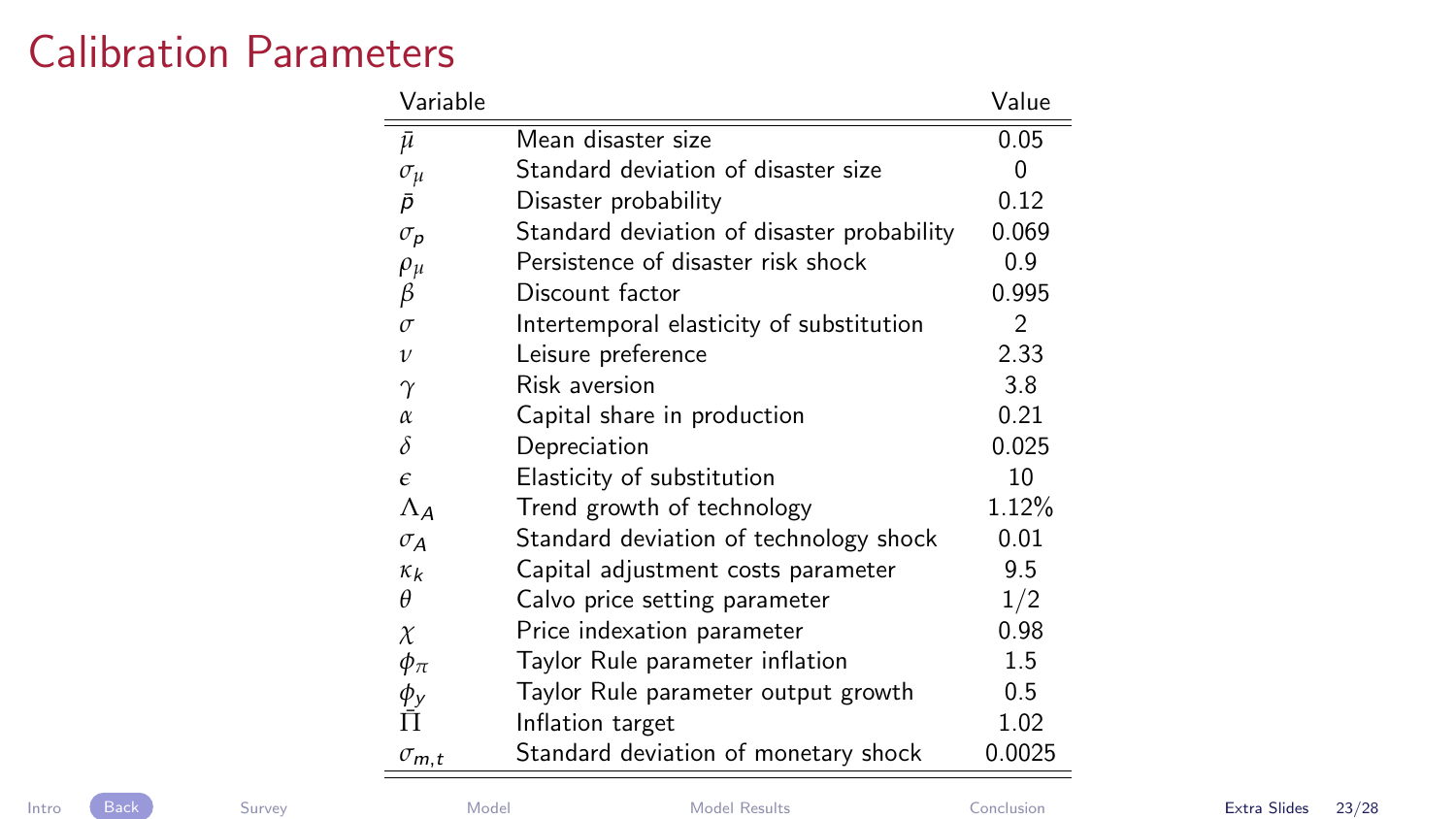## Information Treatment 1

#### Information treatment 1: Salience of hurricanes and wildfires

We have just a few more questions. But next, before you give us your responses, we would like you to know the following. On September 17, 2020, USA Today summarized information about wildfires and hurricanes as follows:

"This extraordinarily busy Atlantic hurricane season – like the catastrophic wildfire season on the West Coast – has focused attention on the role of climate change. [...] Federal government forecasters from the National Oceanic and Atmospheric Administration announced La Nina' formation last week. It's expected to exacerbate both the hurricane and wildfire seasons.

In the West, climate scientists say rising heat and worsening droughts in California consistent with climate change have expanded what had been California's autumn wildfire season to year-round, sparking bigger, deadlier and more frequent fires like the ones we've seen this year. [...]

And as for hurricanes, scientists also say global warming is making the strongest of them, those with wind speeds of 110 mph or more, even stronger. Also, warmer air holds more moisture, making storms rainier, and rising seas from global warming make storm surges higher and more damaging."

[Back](#page-8-0)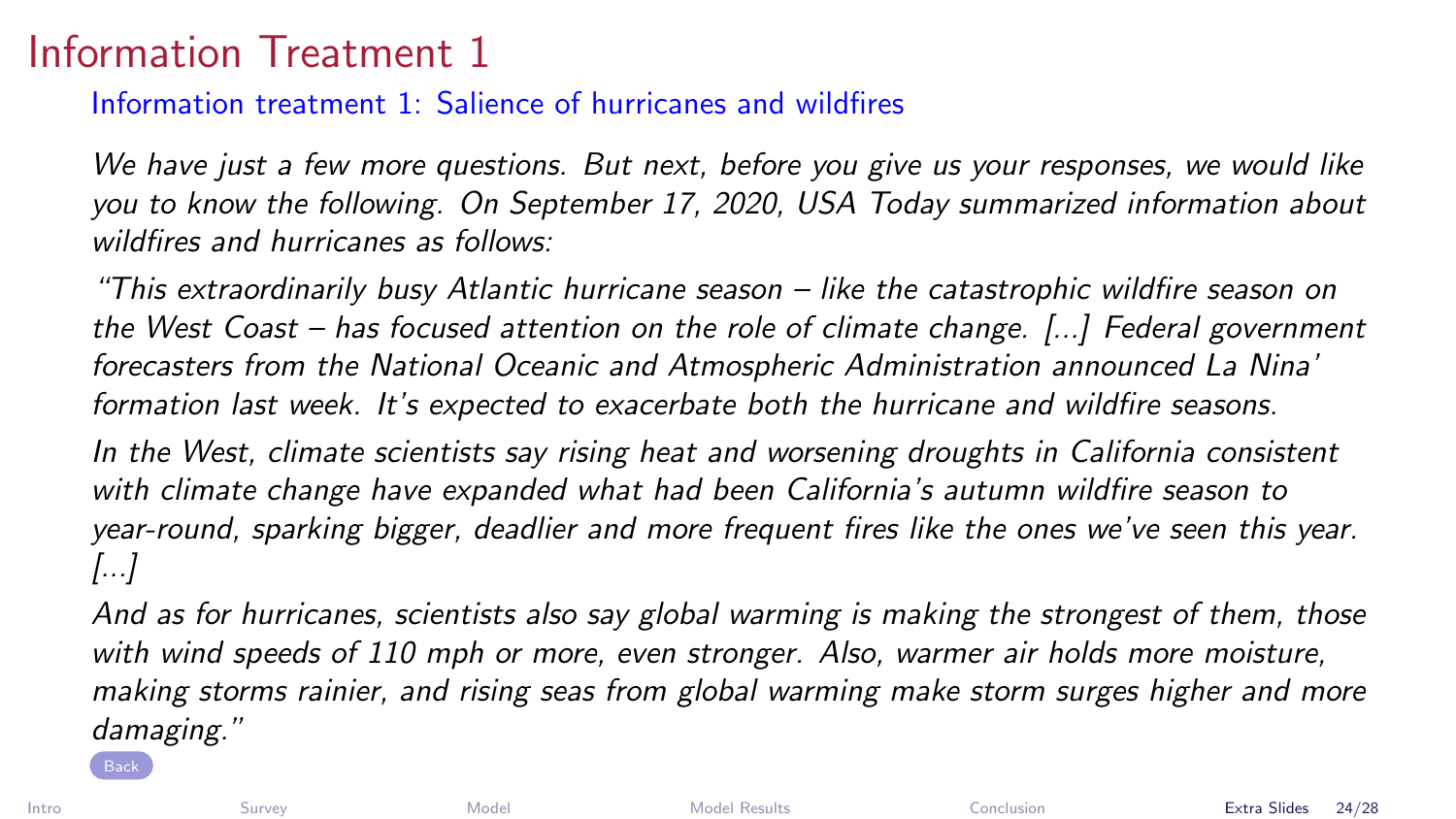#### Information treatment 2: Damages, upper bound

"Over the past 20 years there have been 197 natural disasters in the United States, but even the largest caused damages of less than 1% of GDP. (Source: National Center for Environmental Information)."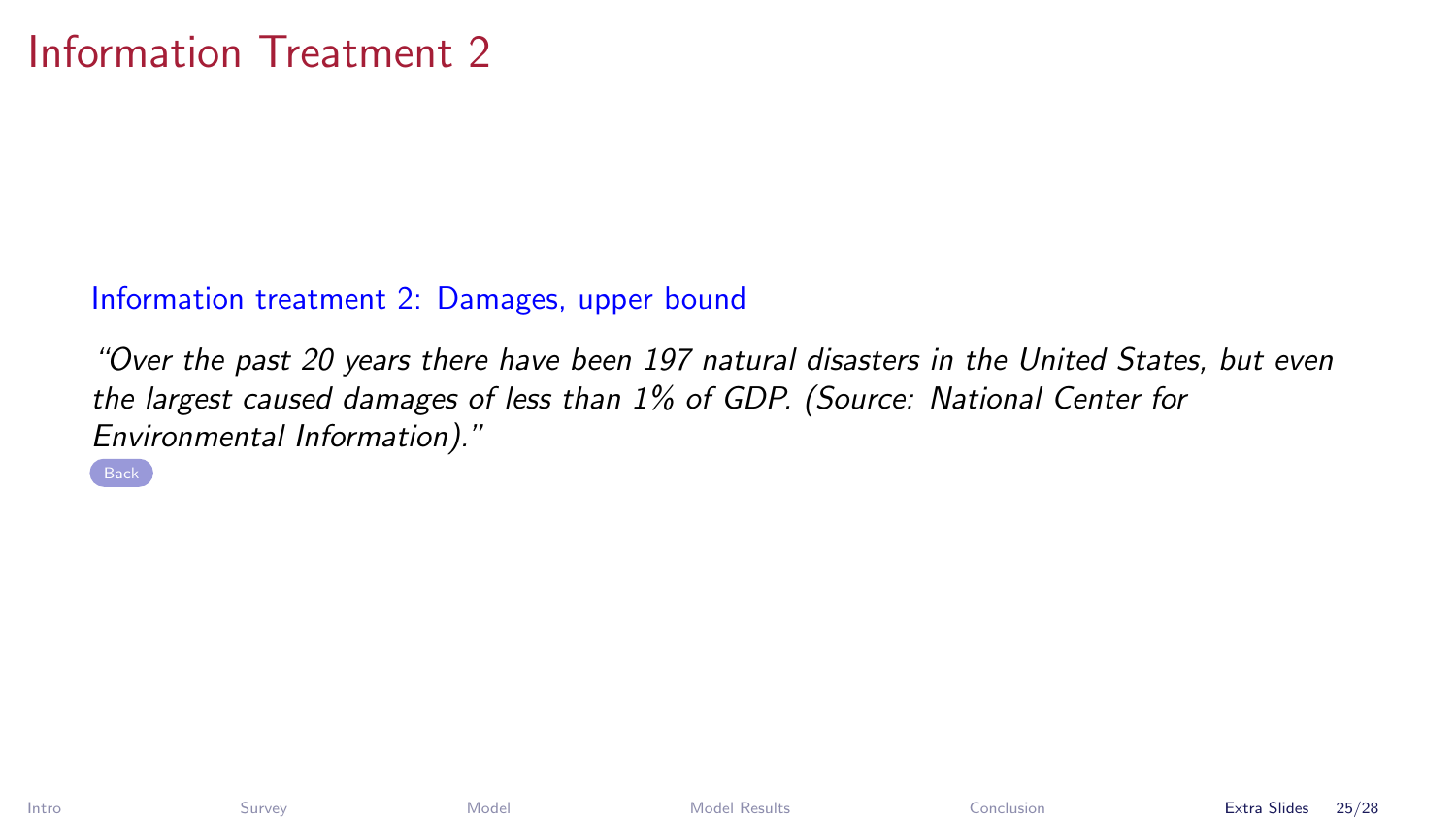#### Information treatment 3: Central bank attention to climate change

You are doing well with the survey. We have just a few more questions. But before you give us your responses, we would like you to read the following extract from an interview with Christine Lagarde, president of the European Central Bank (ECB) from July 08, 2020:

"I think when it comes to climate change, it's everybody's responsibility. Where I stand, where I sit here as head of the European Central Bank, I want to explore every avenue available in order to combat climate change."

**[Back](#page-8-0)**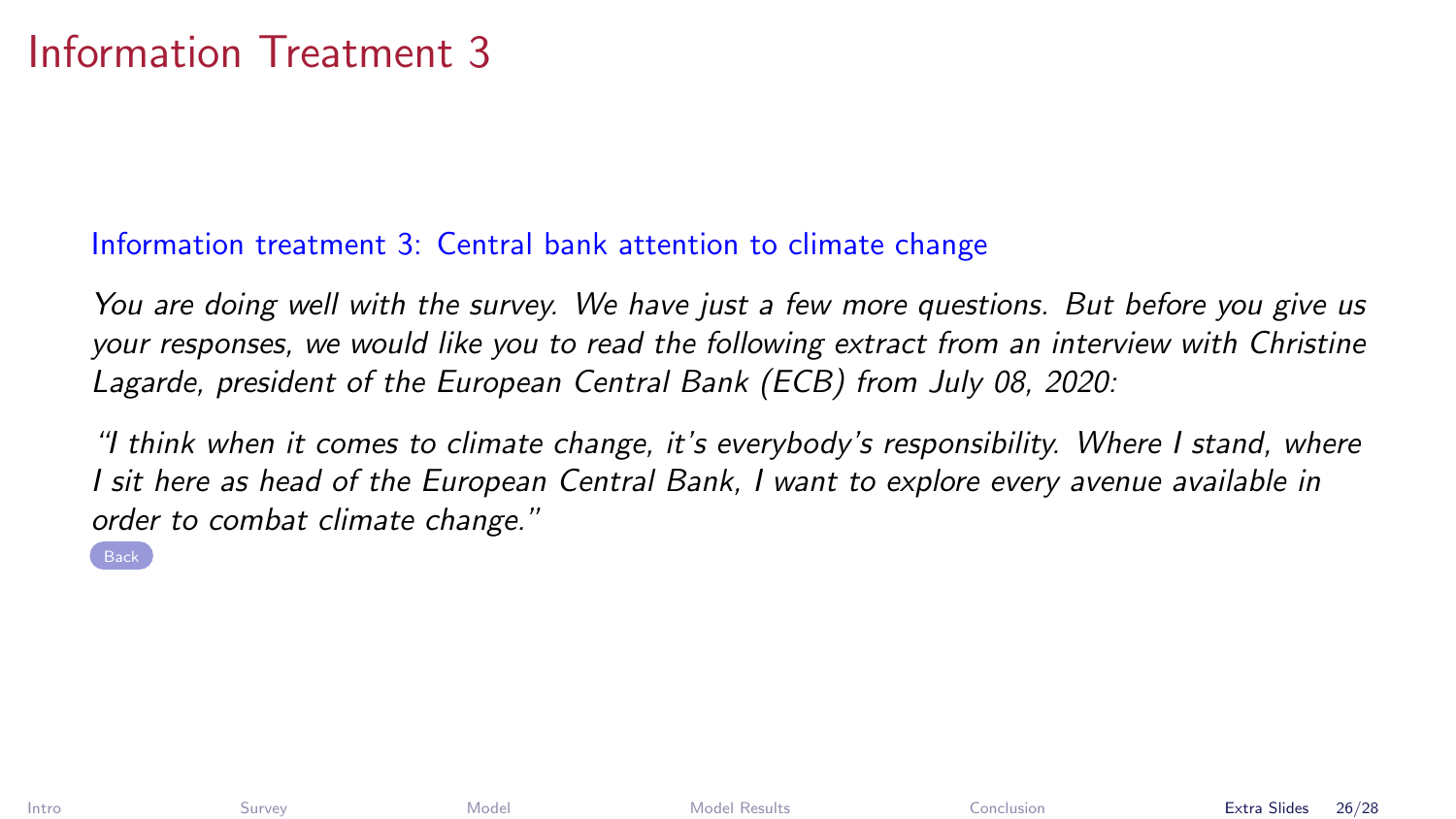#### Information treatment 4: Size of damages

"Over the past 20 years there have been 197 natural disasters in the United States. Two of them caused damage of more than 0.5 percent of GDP. (Source: National Center for Environmental Information)."